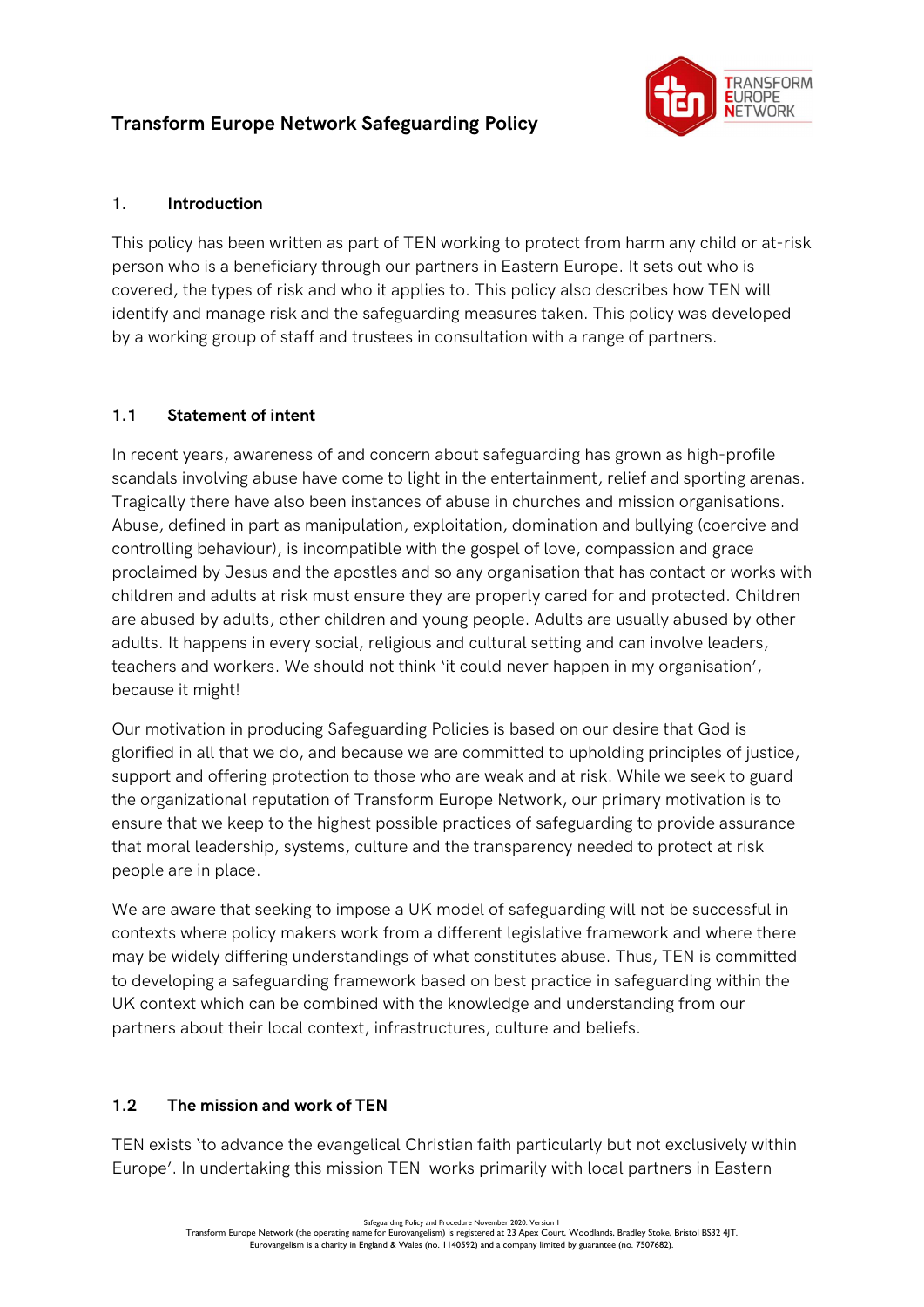Europe. The work our partners carry out includes work with children consisting of after-schools clubs, holiday clubs, Sunday schools,



training for older teenagers and support for adults and families. We do not organise or run events for children or adults at risk ourselves but we do send out short term teams from the UK to help with children's work and participate in our partners' activities while visiting. We take our safeguarding responsibilities seriously whether this is in regard to our partners' activities or those of teams and individuals we send to our partners.

# 1.3 Summary of what this means for Transform Europe Network

TEN is committed to safeguarding all children and adults at risk, irrespective of ability, ethnicity, faith, gender, sexuality and culture. We recognise that TEN's partners' involvement with children and adults at risk is limited to short periods of group activities in most cases. However, we also recognise that they can become trusted by these children and therefore be in a position of power and ability to abuse if they so choose. They are also in a position to recognise abuse being caused to children and therefore have the ability to take action dependant on the law and culture of their country.

Everything applying to TEN's partners also applies to every member of short-term teams sent by TEN to partners from the UK and all visitors sent by TEN to partners and their projects including staff, trustees, ambassadors or supporters. It also applies at all times and action will be taken if we discover abuse outside of visits to partners.

It is the responsibility of TEN to create a climate of child protection and rights with all involved in the work including information, Partner's Memorandum of Understanding (PMOU), choice and review of partners, selection of staff, trustees and ambassadors and teams and taking action if any issues are reported.

Although TEN does not send long term missionaries to partners we work to ensure that all staff and volunteers who visit partners or engage in regulated activity<sup>1</sup> are trained, sign the code of conduct and comply with any investigation of complaints and review of activities they are engaged in. The MOS-PSEA<sup>2</sup> guidelines apply.

TEN will take seriously any complaint or report or concern affecting the rights and safety of any child or children under the care of partners or teams. This will include taking advice from thirtyone:eight, reporting to the relevant authorities and taking whatever action is appropriate including dismissal for a staff member, termination of PMOU and support for a partner, or barring a volunteer from visiting any partner in future.

# 2 Responsible persons

It is the responsibility of everyone to take action where abuse is viewed or suspected. However, for TEN these officers have specific responsibility:

<sup>1</sup> see Appendix 10

<sup>&</sup>lt;sup>2</sup> Minimum Operating Standards-Protection from Sexual Exploitation and Abuse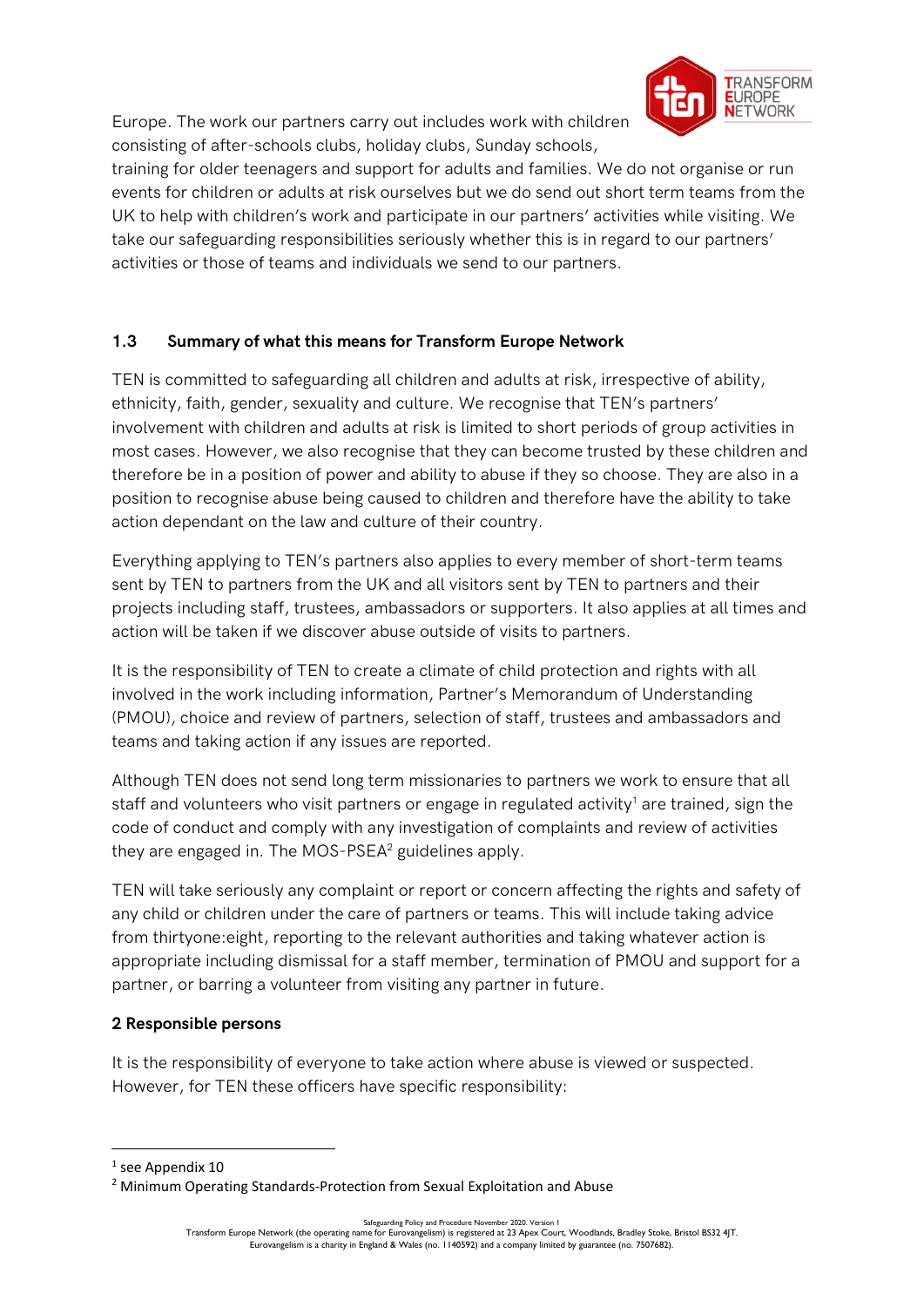Safeguarding Lead - responsible throughout the organisation for:



- Developing, completing and implementing its safeguarding policies consistent with the required standards set out in these guidelines
- Ensuring that these policies and procedures are applicable in the office and locations in which the organisation works where TEN is responsible for safeguarding (the Safeguarding Lead is not responsible for practice of our partners in-country but would be responsible for the team and leaders of the team if TEN sent a team to a partner country (adapting as necessary to ensure the guidelines are appropriate in all cultures and languages)
- Ensuring that those with particular responsibility for safeguarding children recruited by TEN are appointed as appropriate in all locations where staff come into contact with children
- Ensuring that those with particular responsibility for safeguarding children are adequately trained
- For dealing with any reports of safeguarding issues

### Assistant Safeguarding Lead

Deputising for the Safeguarding Lead as requested

#### Recruiter

- Ensuring that DBS checks are done for all requiring them prior to employment or undertaking a specific activity
- Ensure that churches sending teams or individuals visiting partners provide DBS checks where applicable

# Trustee Safeguarding Lead - responsible for:

- Overseeing safeguarding and liaising with the Lead Safeguarding Officer
- Ensuring that trustees are trained
- Ensuring that safeguarding is considered and action taken when necessary

Partners - each lead partner has responsibility for safeguarding in his/her church/project including during visits by TEN teams or individuals.

#### Team leaders

- Ensuring team members are DBS checked prior to any visit to partners
- Are responsible for the actions of team members during visits to partners and reporting concerns and incidents to the TEN Lead Safeguarding Officer.

# 3. Children's rights

It is recognised that a key element in working to safeguard the welfare of all children is the promotion of their rights. We believe that all those under eighteen years have the right to be protected from all forms of abuse, neglect, exploitation and violence, as set out in the UN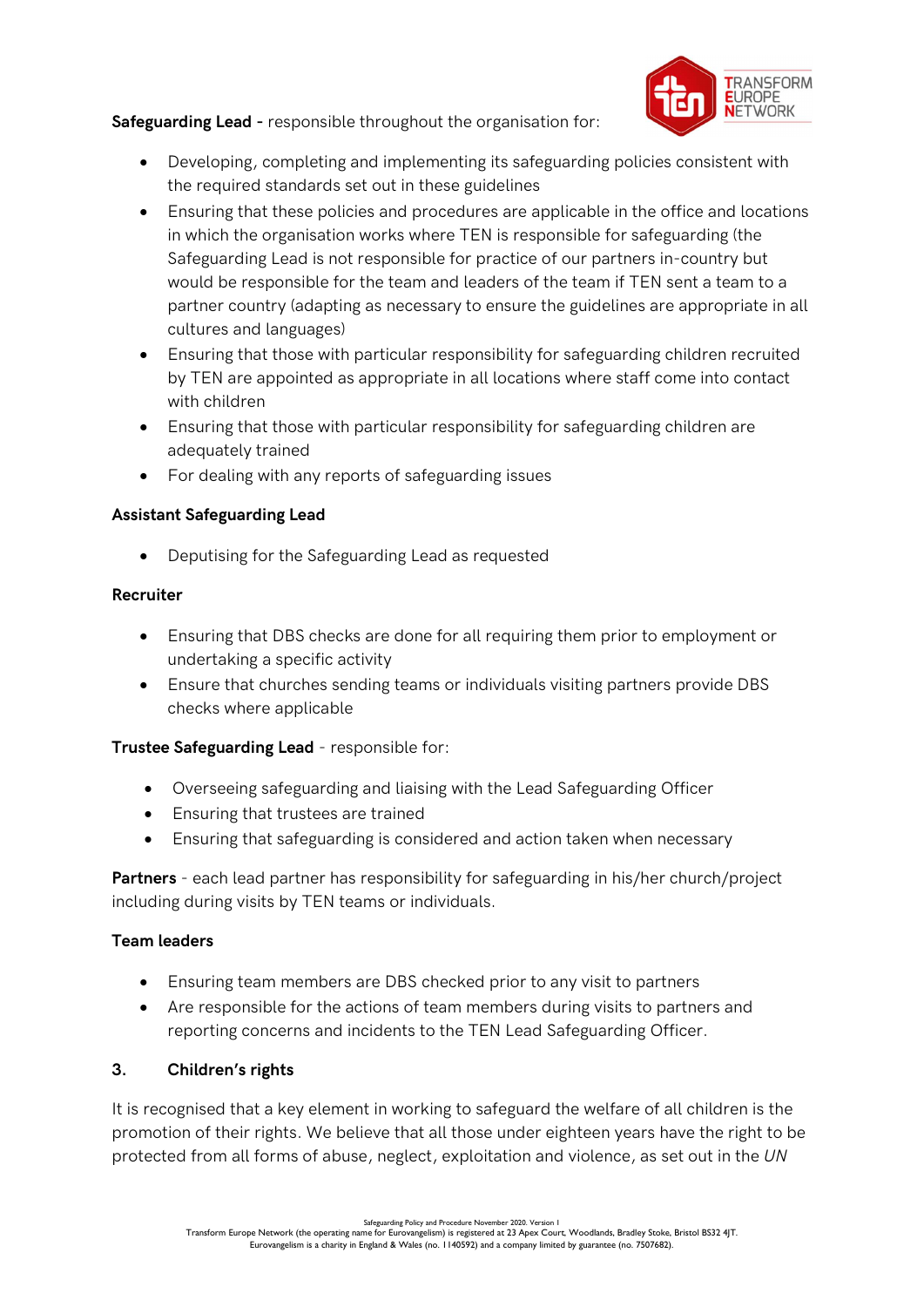

Convention on the Rights of the Child (UNCRC). Appendix 2 sets out the child friendly version of the UN Rights of the Child. In practice:

# A child or young person has the right:

- to have their health, safety, well-being and best interests considered paramount
- to have their welfare and development promoted and safeguarded so that they can achieve their full potential
- to be valued respected and understood within the context of their own culture, religion and ethnicity, and to have their needs identified and met within this context and within the context of their family wherever possible
- to be listened to and to have their views given careful consideration, and to be encouraged and helped to participate in decisions which affect them

# In order that these rights are respected, when staff, volunteers and others are in contact with children, they should:

- at all times treat children with respect and recognise them as individuals in their own right
- regard them positively and value them as individuals who have specific needs and rights and a particular contribution to make
- work with them in a spirit of cooperation and partnership based on mutual trust and respect
- value their views and take them seriously
- work with them in ways that enhance their inherent capacities and capabilities, and develop their potential
- strive to understand them within the context in which they live

# Defining and recognising harm

Children may be abused in a family, an institution, community or faith setting, or via social media/internet. They may be harmed by an adult or adults or another child or children. There are also practices such as female genital mutilation (FGM), forced or early marriage that cause significant harm to children. Definitions of harm and guidance on how to recognise it is set out in Appendices 3 and 4.

# 4. Adults at risk

In UK law an adult at risk is defined as any person who is aged 18 years or over and at risk of abuse or neglect because of their needs for care and support. The same issues, rights and behaviour towards children apply to adults at risk.

# Recruitment, Training & Support of Personnel

TEN has a recruitment policy which includes safeguarding actions. TEN considers safeguarding throughout the recruitment process and explicitly in requests for references and undertakes DBS checks where applicable. TEN provides relevant training on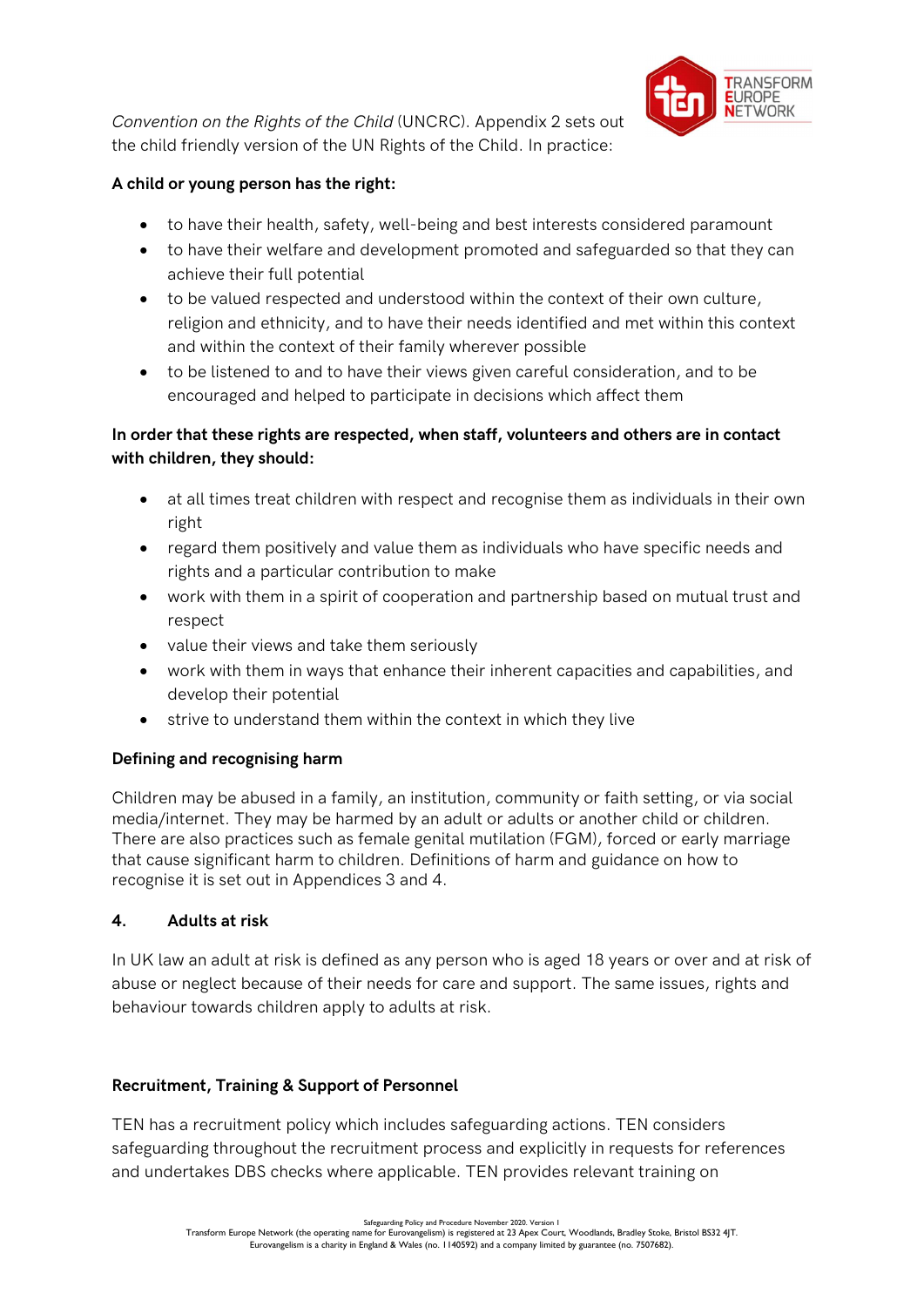safeguarding for those members of staff, volunteers, ambassadors and short-term team members (TEN representatives) who undertake



visits to partners or where their role means they are likely to engage with children, young people and / or vulnerable adults. The role description will make clear if this is the case and used as the framework for deciding on appropriate training in relation to safeguarding.

# Short Term Team members

Any church/agency intending to participate in a short-term team facilitated by TEN will be required to ensure all relevant personnel have the necessary disclosures and training before going to work with children, or if they will be in close contact with children. It is the sending church's responsibility to obtain the necessary disclosures and train the team. The leader of the team will be required to sign a statement assuring this has been done prior to the team leaving UK. A reference and DBS if relevant will also be required for all team members prior to departure.

# Working with local partners

This policy does not apply to our local partners; however, where TEN is supporting partners that are in contact with children or adults at risk, those partners should have in place or develop safeguarding policies and procedures. This is a requirement of the PMOU. In the event of persistent poor practice or abuse within a particular organisation, TEN may decide to terminate the partnership relationship. TEN will look to support partners in matters of safeguarding whilst expecting them to respond, take serious and address the issues.

# TEN expects local partners to:

- Have in place or develop a safeguarding policy and procedures that are consistent with this policy and reflect the local context and legal framework.
- Train staff and volunteers so that the policy and procedures can be put into practice
- Encourage beneficiaries to be involved in the design, monitoring and evaluation of activities that affect them.
- Inform beneficiaries (and parents of children) how they can report safeguarding concerns and the follow-up actions that will be taken.
- Assess and manage risk in each programme they undertake
- Report any serious safeguarding incident (abuse, neglect or exploitation) to TEN as soon as possible.
- If the partner doesn't report an incident or doesn't take appropriate and timely action TEN reserves the right to withhold funds until this is done or in the last resort to end the partnership.

# Using the RAG report process, grants programme and other meetings TEN will:

- Ask partners for a commitment to good safeguarding practice that is contextually appropriate and in line with local regulations
- Support partners to access basic training on safeguarding to for their staff and volunteers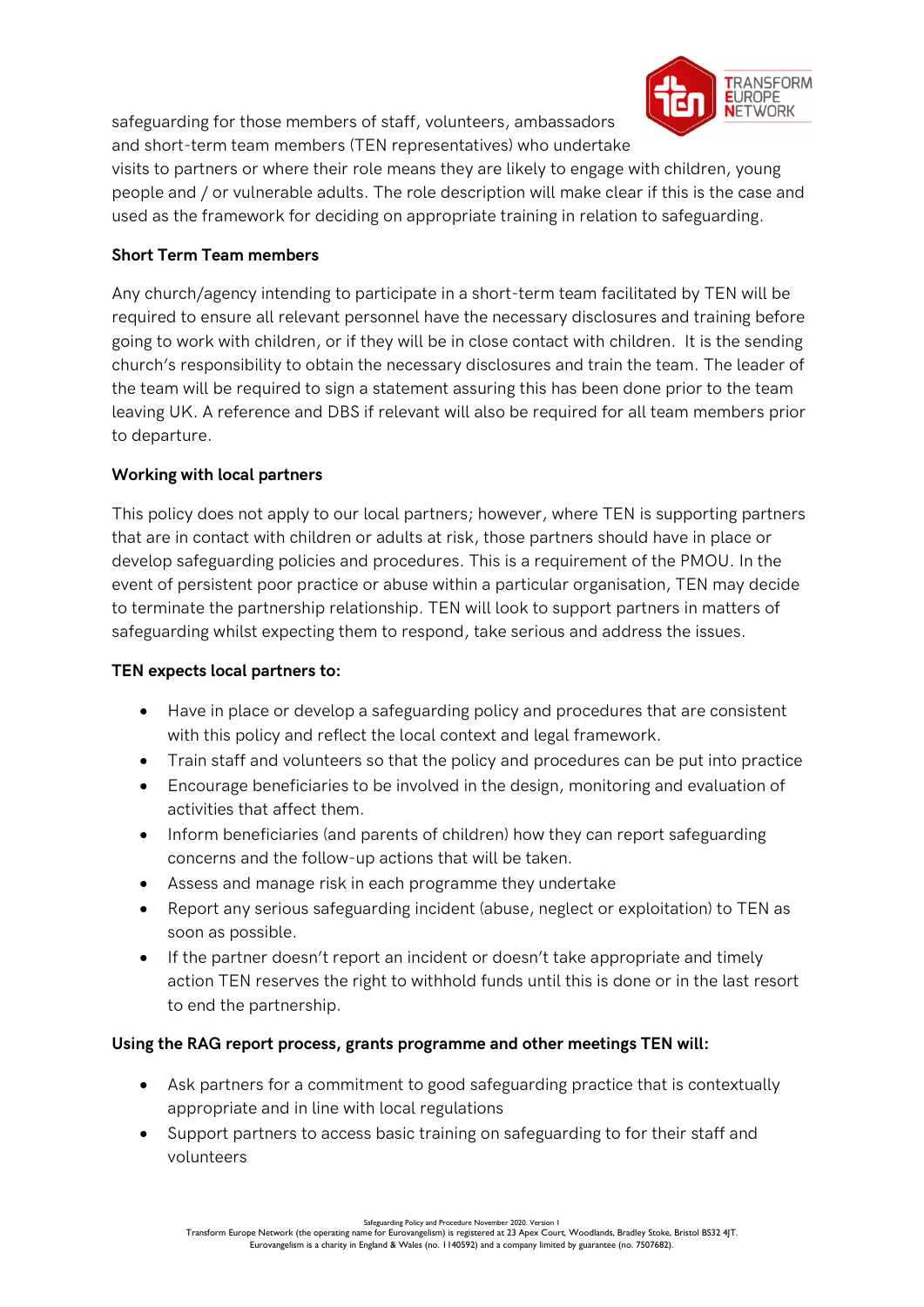

- Discuss with partners cultural issues, including rules of appropriate and proper behaviour based on local sensitivities to understand the local context and challenges and resolve any differences between what is acceptable behaviour locally, and what is acceptable under the safeguarding policy.
- Establish from the partner the existence and effectiveness or lack of any local child welfare/judicial infrastructure and their ability to work with it bearing in mind the risk to a child or adult at risk.
- Distinguish between children in need of protection due to poverty, conflict or crisis, and specific acts of maltreatment towards children.
- When TEN representatives visit organised activities with children it will work with the local leadership to ensure that there are appropriate safeguarding procedures in place to cover such visitors.
- Provide a form for reporting safeguarding issues to TEN.

# Risk assessment and mitigation on visits

The TEN Lead Safeguarding Officer should assess the risk of each visit to a partner or project where this involves activities with children or adults at risk.

# Team leaders should:

- Be able to recognise situations which may present risks.
- Be able to plan and organise activities they are leading to minimise risks as far as possible
- Take particular care to take into account the needs of children with disabilities and other at-risk children.
- Ensure, where confidentiality is important and a young person is being seen on his or her own, that others know the interview is taking place and that someone else is around in the building.

# Visitors

4.1 All visits to TEN partners or projects must be approved first by TEN. Unannounced or unauthorised visits are not permitted.

(1) Before any visit all visitors must have:

- signed a declaration that they have received, read and understood the Safeguarding Policy and are prepared to abide by it;
- provided a photocopy of their current passport;
- completed a Disclosure Barring Service (DBS) check containing no inclusions
- completed safeguarding training and visitor briefing

Any people travelling with visitors, i.e. partners, colleagues, children 16 years and above will be subject to the same process checks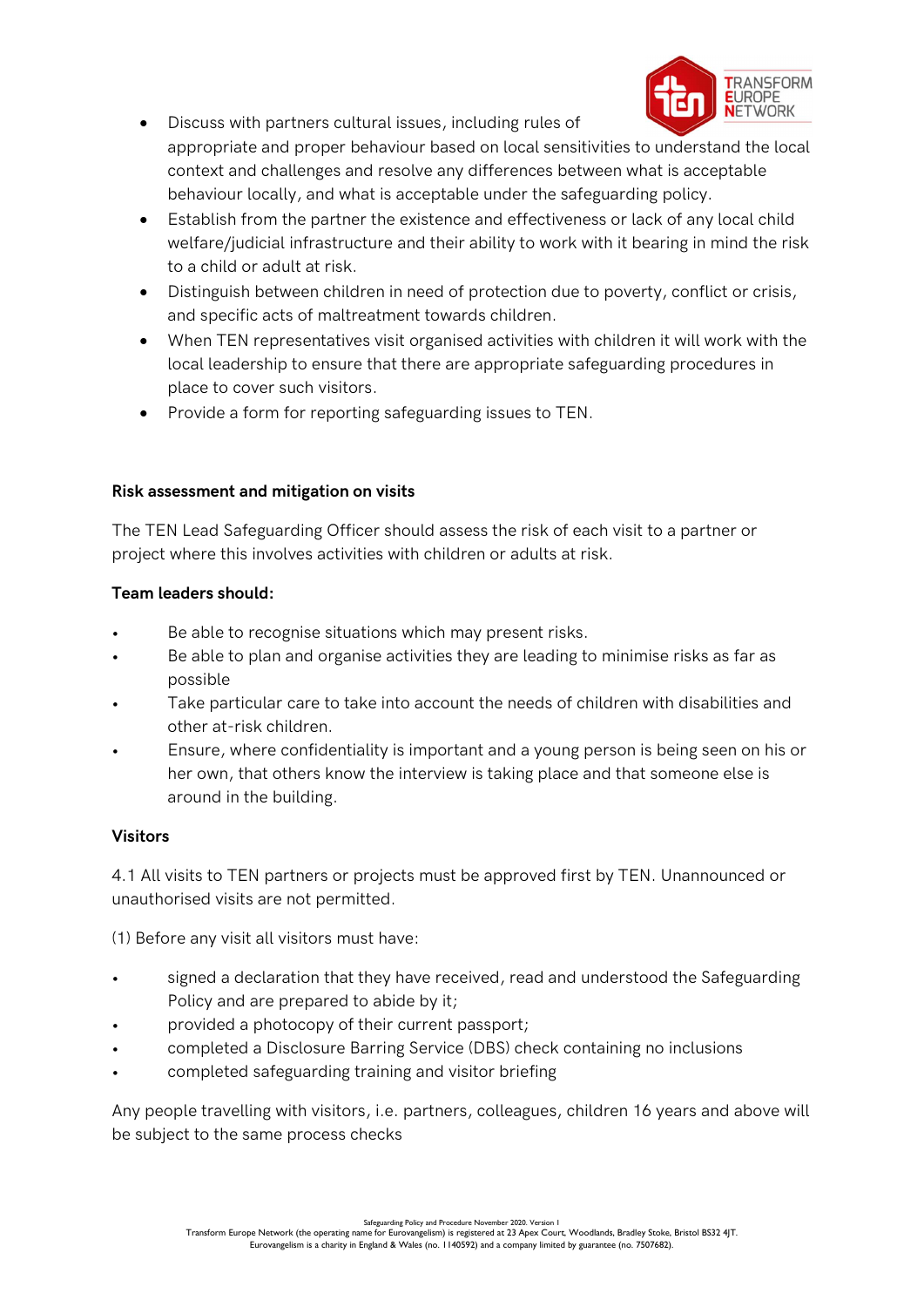## Code of Conduct



This code of conduct applies to all staff and representatives of TEN who are required to sign it on prior to starting employment or, in the case of representatives, being approved to visit a partner for the first time. Breach could result in disciplinary action for staff. The code is set out in Appendix 5.

## Education and training

All staff, and volunteers are given a copy of this policy and required to sign that they have read it and agree to abide by the code of conduct. Safeguarding is included in the induction for all and relevant training is provided for staff, for the safeguarding lead, trustee lead, partners officer and team leaders. Every short-term team receives an induction including safeguarding. Those visiting partners are given an introduction and partners are provided with a webinar and written guidance. Partners also have access to the safeguarding lead for advice on safeguarding.

TEN will consult partners on local context specific issues and ensure that these are incorporated in training.

#### Reporting abuse

It is the responsibility of every TEN representative to report any abuse that they witness or allegation they hear or concerns they have. The speed and specific procedure will depend on the situation witnessed. However, every report should be immediately followed up with the completion of the report form (Appendix 7 provides an incident management flow chart and Appendix 1 a report form). TEN reserves the right to report serious matters of abuse to the relevant local authorities in addition to the Charity Commission, Police and Social Services in the UK if appropriate.

#### Communications

#### Dignity:

TEN is committed to maintaining every beneficiary's dignity, privacy and confidentiality in social media, digital technology and all forms of communication.

#### Consent:

 No representative of TEN may use any form of social media, digital technology or other communications where the subject is a child and they are the primary subjects of a story, photo and/or video resource gathering without that person's (or for children their parent or primary caregiver's) informed consent. Informed consent means the subject has a general understanding of the purpose of the reporting or

Safeguarding Policy and Procedure November 2020. Version I<br>Transform Europe Network (the operating name for Eurovangelism) is registered at 23 Apex Court, Woodlands, Bradley Stoke, Bristol BS32 4JT. Eurovangelism is a charity in England & Wales (no. 1140592) and a company limited by guarantee (no. 7507682).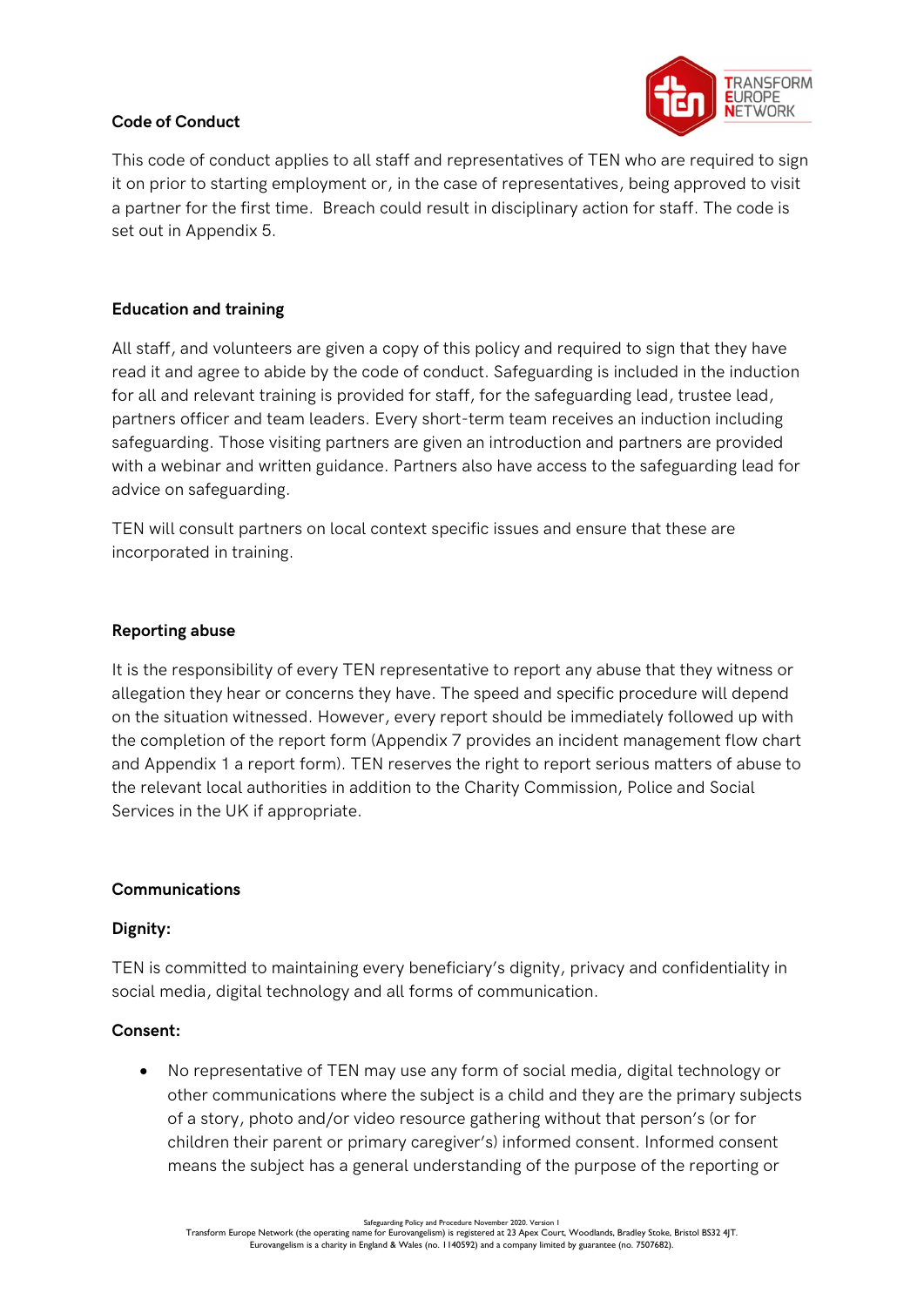photography and gives verbal permission in the following situations: where a beneficiary could be easily identified, or



 where the sensitive nature of their personal disclosure of their situation could possibly cause a risk to his or her privacy, dignity, safety or reputation, or where otherwise legally required.

# Prevention of Harm:

No personal and physical information that could be used to identify their location may be used on TEN's website or other communication by TEN.

- No material posted on social media or digital technology will contain the family name, or personal location/address of beneficiaries.
- No material with beneficiary will be geo-tagged to precise locations if it contains any part of the beneficiaries' name or other identifying information.
- Personal beneficiary information that is captured, stored or sent through electronic, on-line or mobile devices is password protected.
- Wherever possible, measures are taken to prevent electronic copying of photographs without TEN's permission
- No TEN representative should communicate directly with a beneficiary under the age of 18 other than with the agreement of TEN as part of their work.

# Dealing with concerns

As TEN does not run or organise children's or youth events itself, but rather works in collaboration with partner organisations, the line of contact will vary depending on the context. If abuse is suspected, discovered or disclosed to a member of TEN staff or a volunteer team member while in a cross-cultural situation then there are couple of potential response:

Scenario 1: Child in-country discloses abuse unrelated to the partner ministry

- 1. If child in danger team team leader to speak to the local partner
- 2. Trip team leader to write a report and email to TEN Local Safeguarding Officer (LSO)
- 3. On return to UK the team leader should inform the LSO who will consider what action the partner has taken
- 4. LSO can access advice from 31:8
- 5. CEO will decide on TEN course of action following investigation

Scenario 2: Practice of the TEN partner or those in their ministry is the concern

- 6. Team leader to report directly to the LSO via phone call as soon as possible
- 7. Team leader to write a report and send to LSO ASAP
- 8. LSO (with advice from 31:8) will where possible speak to the partner (unless Partner directly involved). If partner is directly involved then LSO will speak directly to incountry denomination lead or other relevant overseer
- 9. LSO will follow up to see what action has been taken
- 10. CEO will decide on TEN course of action following investigation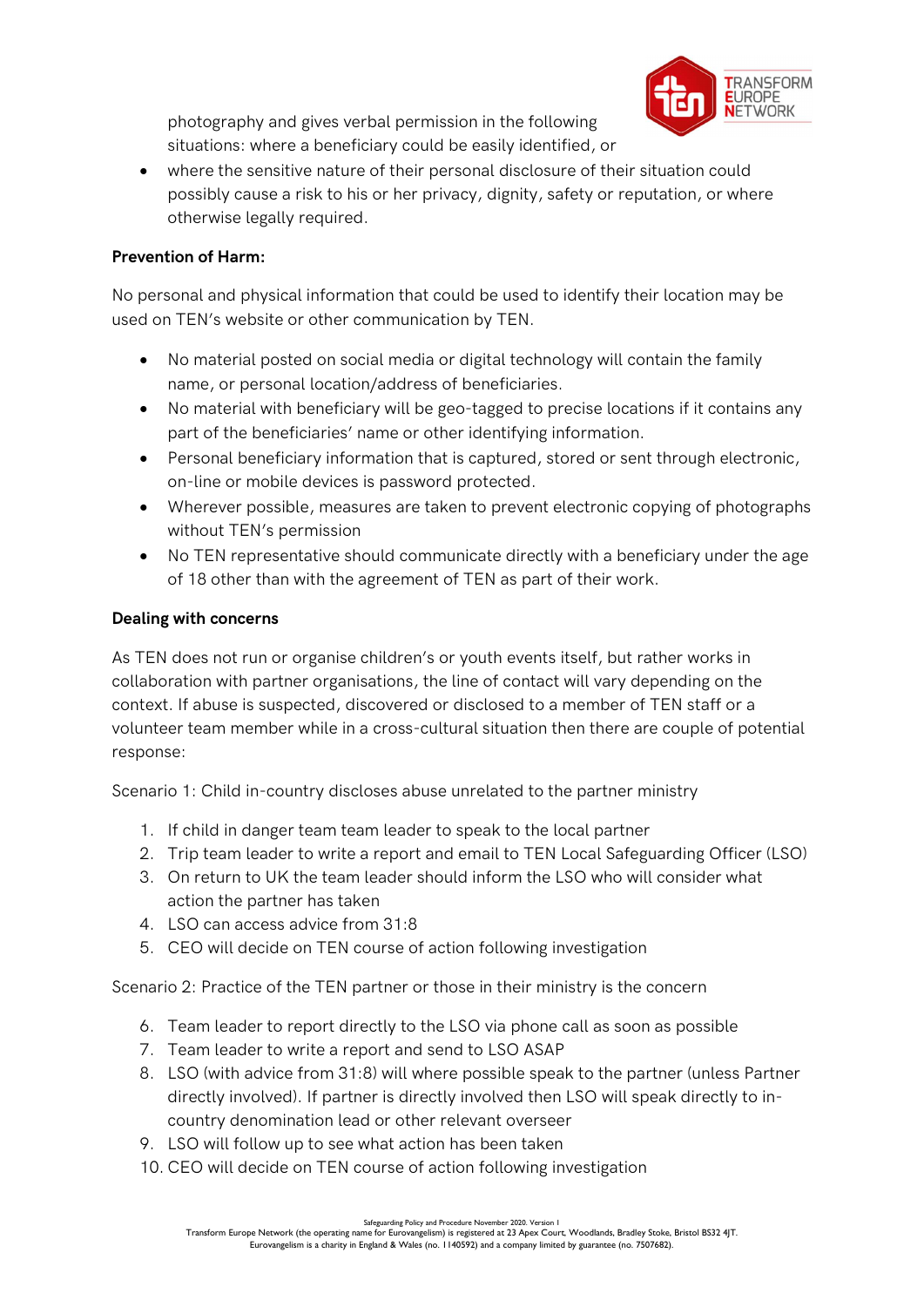

The leader locally responsible (Partner or their overseer) of the event/national partner will then contact the appropriate authorities and will be responsible to ensuring appropriate follow-up.

Scenario 3: A partner has a concern about a team member's behaviour

- 1. If just a concern partner should raise with TEN team leader and the team leader should address the issue with the team member. If behaviour persisted then disciplinary action could be taken against the team member
- 2. If there has been a disclosure against a member of the team then partner should contact TEN LSO directly
- 3. TEN LSO (with advice from 31:8) will investigate and take appropriate action
- 4. TEN LSO to follow up with partner to inform of action and gain and update on the situation locally

Under no circumstances should anyone other than the LSO attempt to carry out any investigation into the allegation or suspicions of abuse.

Please see Appendix 5 for a 'Responding to Abuse' form.

# Confidentiality:

Every effort should be made to ensure that confidentiality is maintained for all concerned. Information should be handled and shared on a need to know basis only.

# Responding to allegations of abuse by a staff or team member

Abuse is distressing for all concerned and it is often difficult to accept that it may have occurred, to the point that there is denial or that warning signs are dismissed. The danger is that under-reaction resulting from this lack of acceptance may mean children/adults at risk remain unprotected and exposed to further abuse. It is the responsibility of anyone who sees, suspects or is told of abuse or allegation of abuse to report it to the Child Protection Officer.

If you observe a worker or team member acting in a way that is unsuitable or could be misinterpreted, speak to them individually or the Lead Safeguarding Officer.

If a staff member or volunteer has an allegation of abuse made against them, the appropriate procedures will be undertaken i.e. referral to social services and the police, followed by suspension from any/all child/at risk adult contact until an investigation is completed.

# If an allegation is made or there is a suspicion of abuse, the LSO will:

- 1. Seek and follow advice from Thirtyone:eight.
- 2. If necessary, contact the Social Services duty social worker or the Police Child Protection team directly and follow up in writing.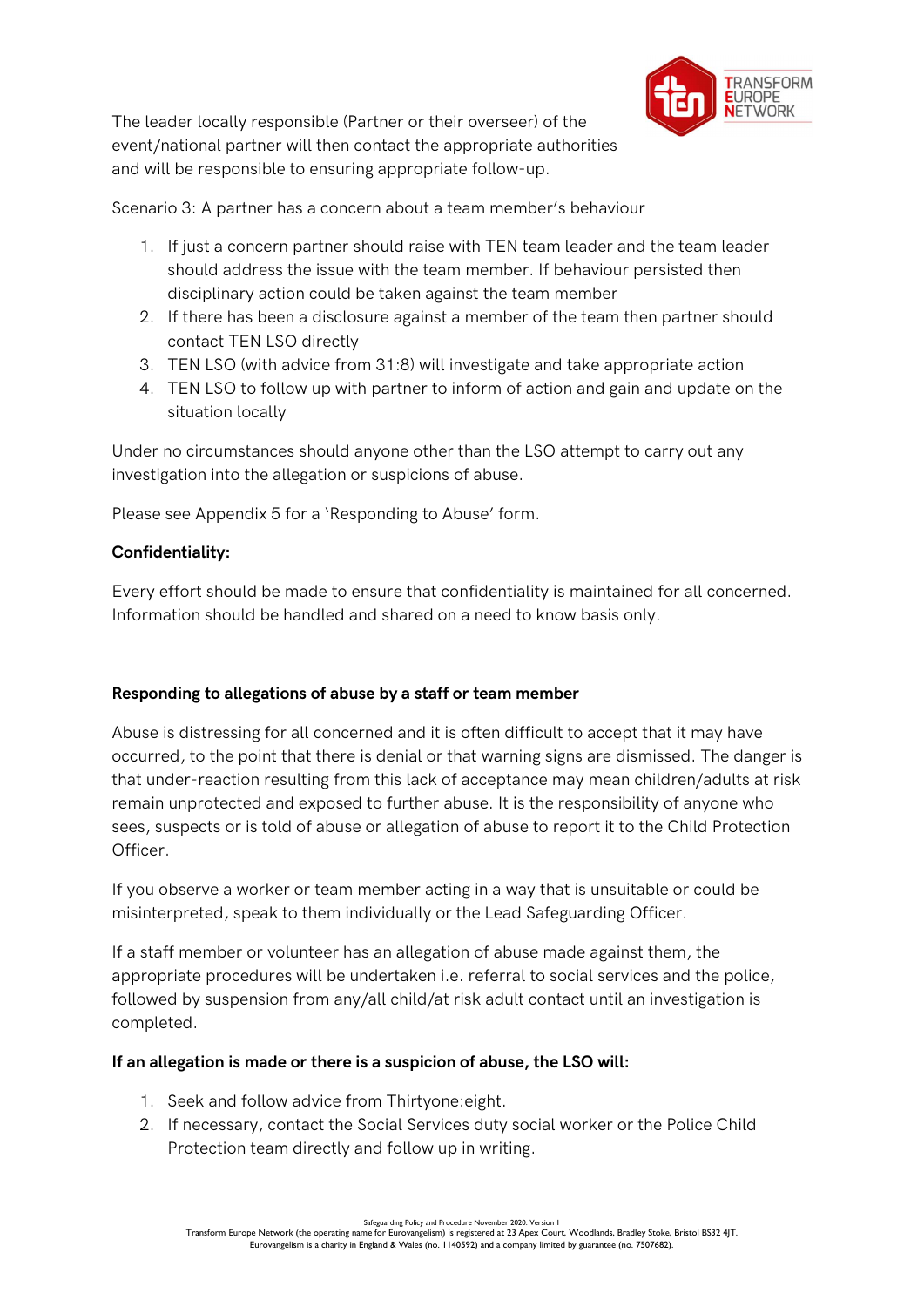

- 3. Under no circumstances attempt to carry out any investigation into the allegation or suspicions of abuse. The role of the Child Protection Team is to collect and clarify the precise details of the allegation or suspicion and to provide this information to the Social Services Department, whose task it is to investigate the matter under Section 47 of The Children Act 1989
- 4. Make clear notes of all conversations and actions taken. Keep original documentation in a secure place
- 5. Whilst allegations or suspicions of sexual abuse will normally be reported to the SLO, if they are unavailable this should not delay immediate referral to the Social Services Department. If sexual intercourse is alleged to have occurred very recently, then contact the police immediately so that evidence is preserved. Where sexual abuse is suspected, never speak to the parents; refer the case to Social Services.
- 6. The SLO should only share any information on a need to know basis ie. appropriate authorities, TEN Director and Chair of Trustees (when allegation is against a member of staff/volunteer).

### Monitoring, implementation and review

Trustees will consider a safeguarding report at each quarterly meeting. The Chief Executive Officer will inform the safeguarding trustee of any safeguarding events within two working days. All incidents, allegations of abuse and complaints are recorded and reported to the Board of Trustees. Safeguarding incidents and activities will be reviewed annually.

This policy will be reviewed at least every three years.

This policy was reviewed and approved by the TEN Board of Trustees on ……12th November 2020

Signed:

…………See Minute from 12th November 2020 Chair of Trustees

…..……James Vaughton…….. Chief Executive Officer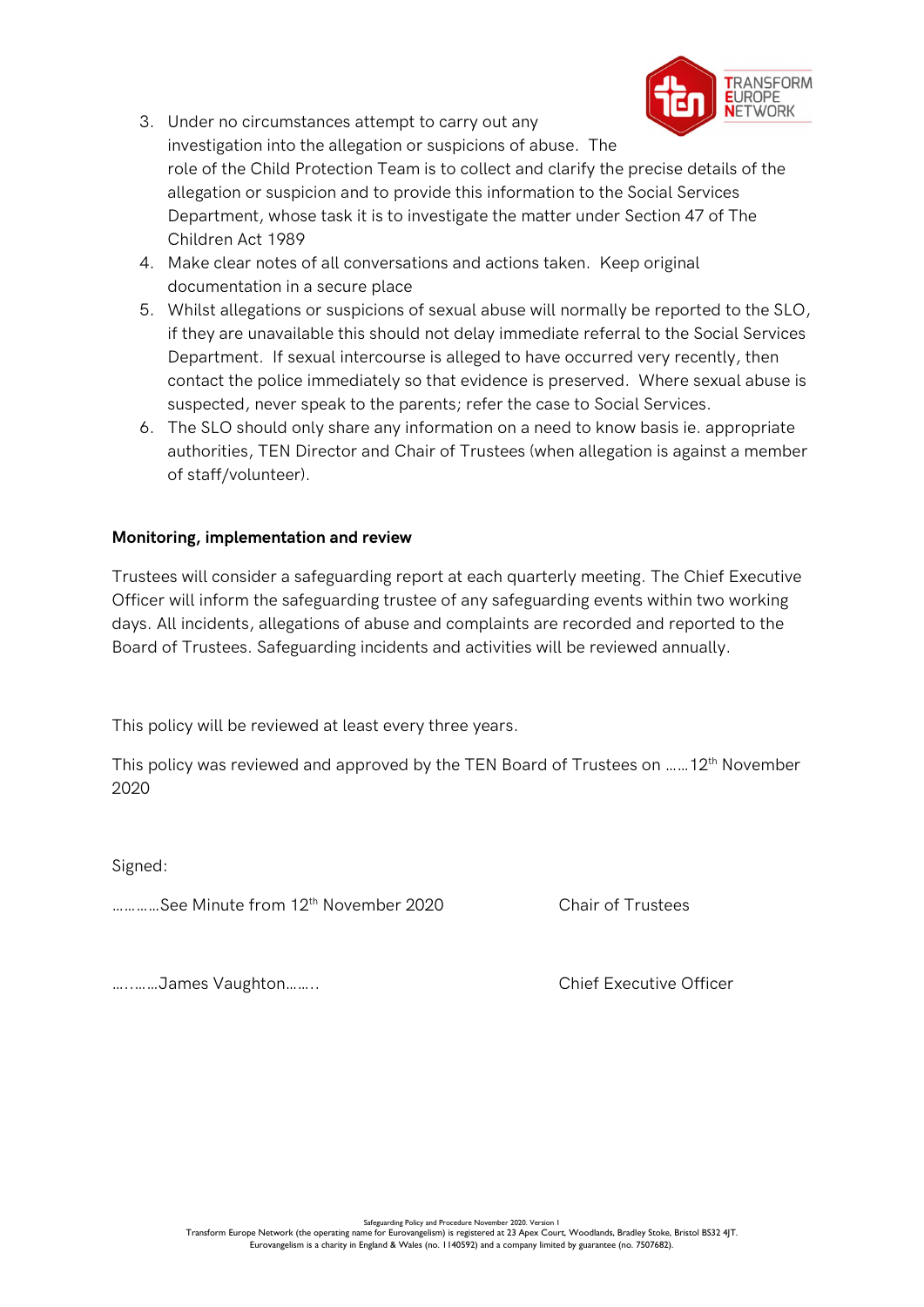

#### Safeguarding Statement

In recent years, awareness of and concern about safeguarding has grown as high-profile scandals involving abuse have come to light in the entertainment, relief and sporting arenas. There have also been instances of abuse in churches and mission organisations. Abuse, defined in part as manipulation, exploitation, domination and bullying (coercive and controlling behaviour), is incompatible with the gospel of love, compassion and grace proclaimed by Jesus and the apostles and so any organisation that has contact or works with children and adults at risk must ensure they are properly cared for and protected. Children are abused by adults, other children and young people. Adults are usually abused by other adults. It happens in every social, religious and cultural setting and can involve leaders, teachers and workers. We should not think "it could never happen in my organization," because it might!

Our motivation in producing Safeguarding Policies is based on our desire that God is glorified in all that we do, and because we are committed to upholding principles of justice, support and offering protection to those who are weak and vulnerable. While we seek to guard the organizational reputation of Transform Europe Network, our primary motivation is to ensure that we adhere to the highest possible practices of safeguarding to provide assurance that moral leadership, systems, culture and the transparency needed to protect vulnerable people are in place.

We are aware that seeking to impose a UK model of safeguarding will not be successful in contexts where policy makers work from a different legislative framework and where there may be widely differing understandings of what constitutes abuse. Thus, TEN is committed to developing a safeguarding framework based on best practice in safeguarding within the UK context which can be combined with the knowledge and understanding from our partners about their local context, infrastructures, culture and beliefs.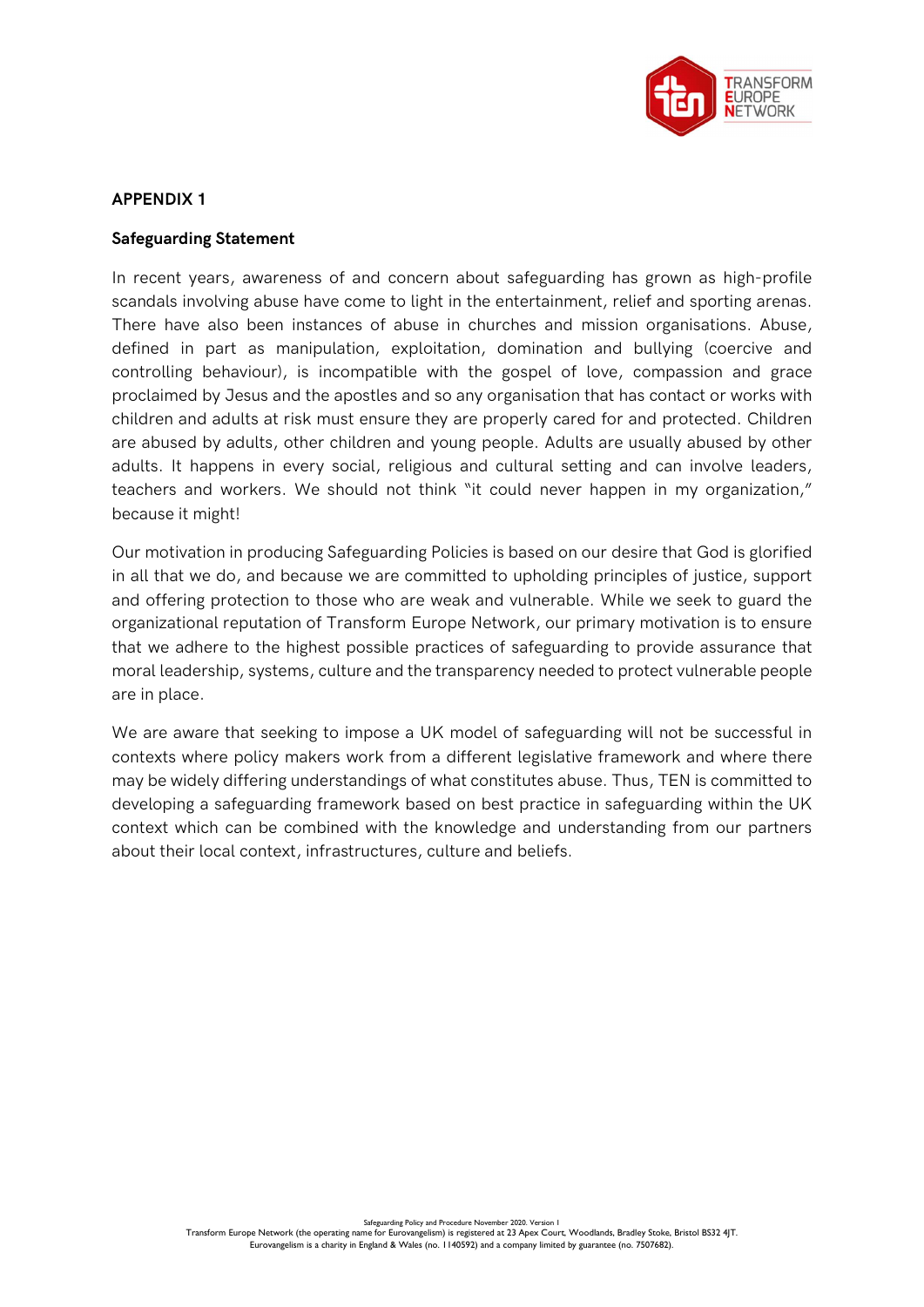

### Summary of the UN Convention on the Rights of the Child

1 you have the rights set out here until you are 18.

2 you have these rights whatever your race or skin colour, whether you are a boy or a girl, whatever language your speak, whatever your religion, political beliefs, nationality or ethnic group, whether you are rich or poor, and whether you are disabled.

3 whenever adults make decisions or do anything that affects you, they should always think about what is best for you.

4 Your government is responsible for protecting your rights.

5 Your family is responsible for helping you to achieve your rights. Your government should support them to do this.

6 You have the right to live. Your government should make sure you have the chance to survive and develop healthily.

7 You have the right to a name and a nationality, and the right to know and be cared for by your parents.

8 You have the right to an identity - an official record of your name, nationality and family.

9 You have the right to live with your parents, unless that would be bad for you. If your parents are separated, you have the right to have contact with both of them, unless that could be harmful for you.

10 If you live in a different country from your parents, you have the right to move so that you can live together as a family.

11 Your government should take steps to prevent you being taken out of your country illegally.

12 When important decisions are being made that affect you, you have the right to give your opinion and to be taken seriously.

13 You have the right to find out information and to share your ideas through writing, speaking, drawing or any other way, unless it may harm you or anyone else.

14 You have the right to think for yourself, to choose what you believe and to practise your religion, provided this does not stop other people enjoying their rights. Your parents should support and guide you in these matters.

15 You have the right to set up or join a group and to meet together, provided this doesn't stop others enjoying their rights.

16 You have the right to a private life, and your character and reputation should not be attacked.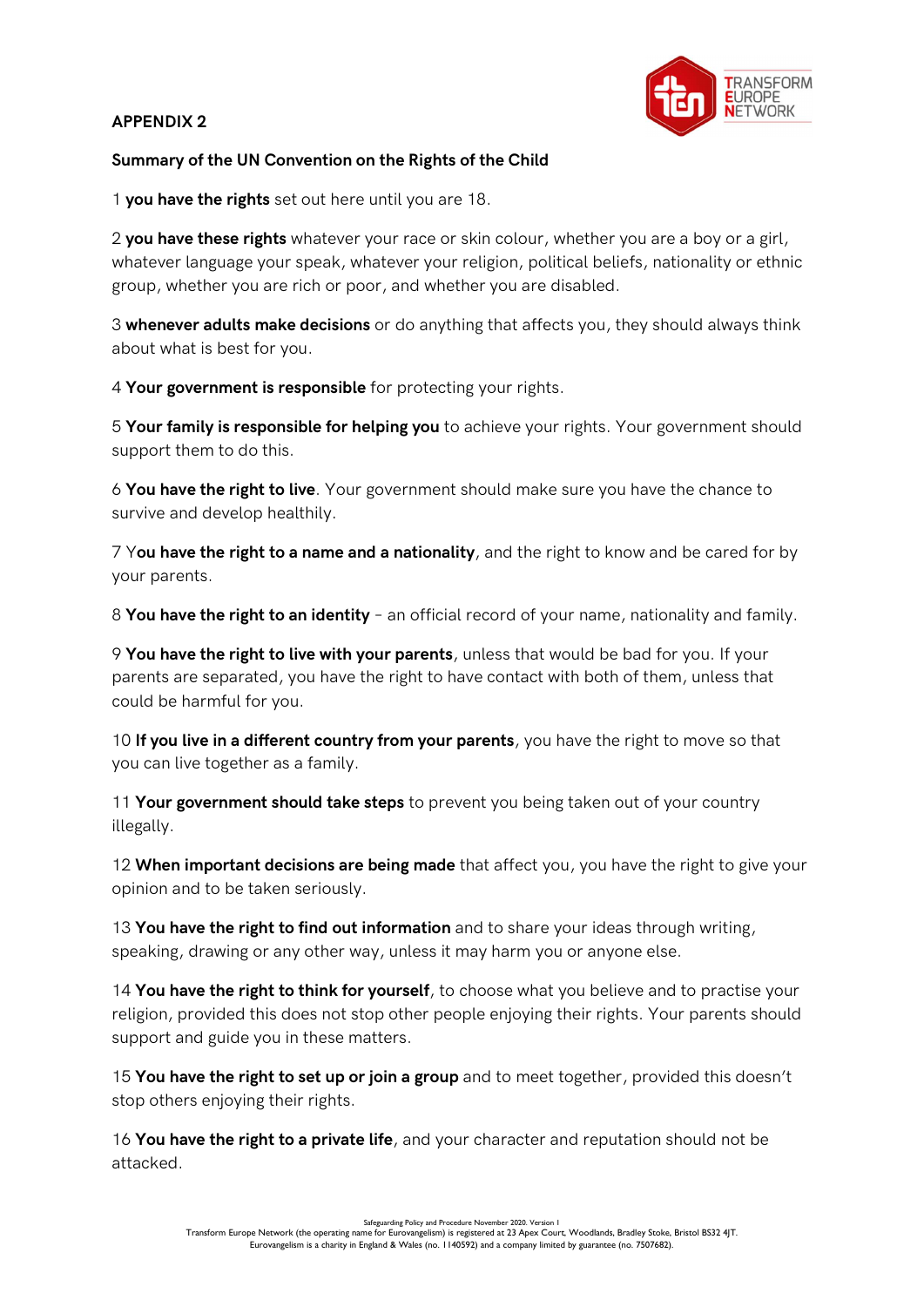

17 You have the right to get information that is suitable and beneficial for you from around the world through TV, radio, newspapers, social media and the internet.

18 Both of your parents are responsible for bringing you up and should think about what is best for you. Your government should make sure there is support to care for you, particularly if both your parents are working.

19 You have the right to be protected from violence, abuse or neglect by your parents or anyone else who cares for you.

20 If your parents are not able to look after you properly, your government should arrange for you to be cared for by someone else who will respect your culture, religion and language.

21 If you are adopted, your needs should be the priority, whether you are adopted in your country or taken to another country.

22 If you had to leave your country because you were not safe, in your new country you have the right to be protected. You should have the same rights as other all children in your new country.

23 If you have a mental or physical disability, you should get the education, care and support you need to lead a full and independent life to the best of your ability, and to participate in your community.

24 You have the right to healthcare when you are sick and to healthy food, clean water, a clean environment and information to help you stay healthy. Rich countries should help poorer countries do this.

25 If you are being looked after away from your home, your situation should be regularly reviewed to make sure you are getting good treatment and care.

26 You have the right to help from the government if your family is poor or in need.

27 You should have the conditions you need for your physical, mental, spiritual, moral and social development. If your family is unable to provide these conditions, the government should help – particularly with nutrition, clothing and housing.

28 You have the right to education. Primary education should be required for all children and should be available free. Secondary education should be available to all children. Higher education should be available according to capacity. School discipline should respect your dignity and your rights.

29 Your education should help you develop your personality, talents, and mental and physical abilities. It should encourage you to develop respect in your own culture, for other cultures and for the environment. It should help prepare you to live in and contribute to a free society.

30 You have the right to enjoy your culture, to practise your religion and to speak your language, whether or not these are shared by the majority of people in your country.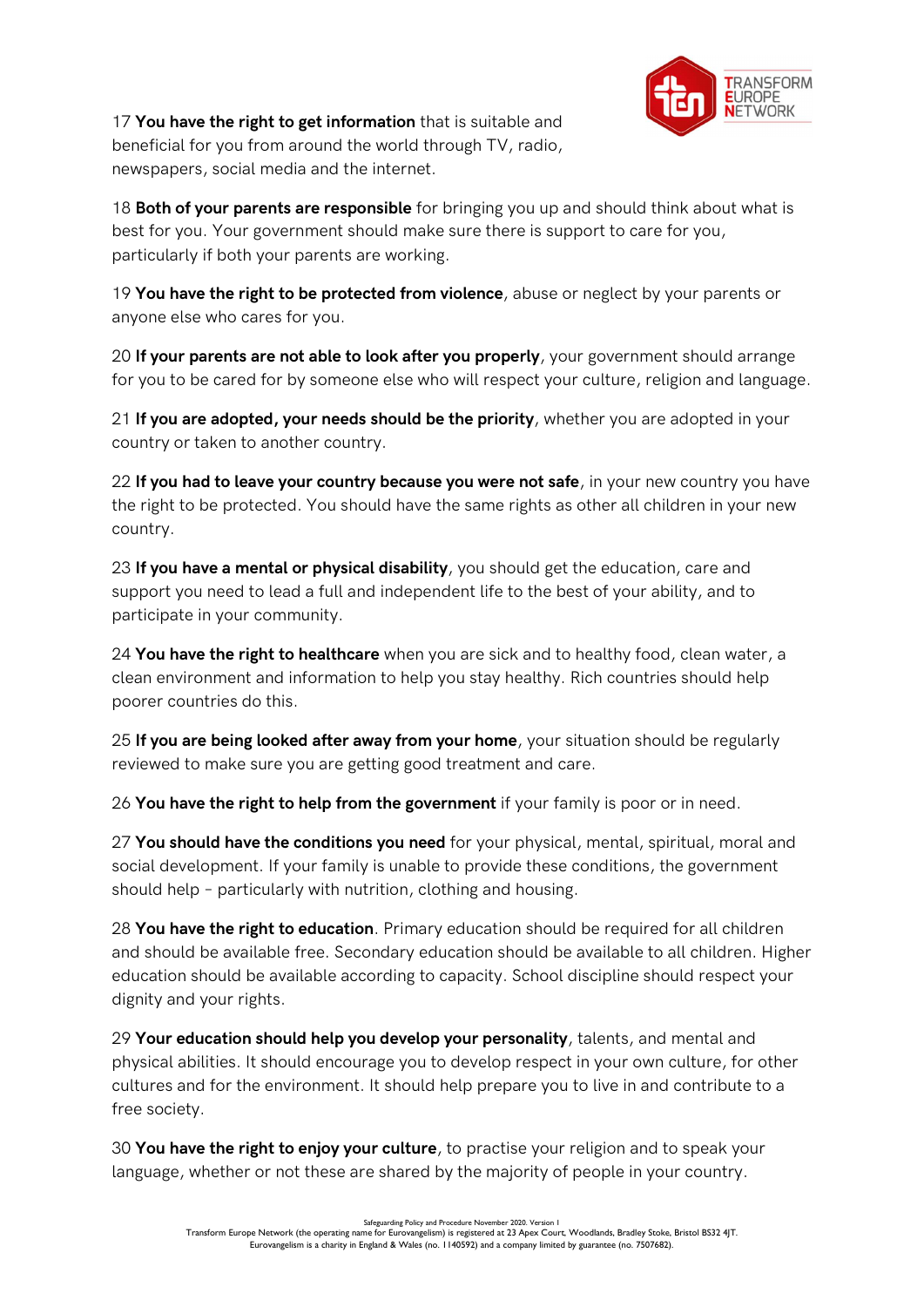

31 You have the right to rest, play and take part in cultural and artistic activities.

32 You should not have to do work that is dangerous, that is harmful to your health or development that interferes with your education, or where people take advantage of you.

33 Your government should take steps to protect you from taking, producing or distributing dangerous drugs.

34 You have the right to be protected from sexual abuse and exploitation, including prostitution and being used in pornography.

35 Your government should act to make sure you are not kidnapped, sold or taken to another country to be exploited.

36 You should be protected from any other activities that may harm your wellbeing and development.

37 If you commit a crime and are given a prison sentence, you have the right to keep in touch with your family. You should not be treated cruelly or put in a prison with adults. The death penalty and life imprisonment are not allowed for children.

38 If you are under 15, you should not have to join the army or fight in a war. Children living in war zones should be given special protection.

39 If you have been abused, cruelly treated or affected by war, you should be given special care to help you recover.

40 If you are accused of breaking the law, you should be treated fairly and in a way that respects your dignity. Your age should be taken into account. Prison sentences should only be given where children have committed the most serious crimes.

41 These rights are a minimum. If the laws in your country give you stronger rights than those outlined here, then those laws should be followed.

This is a summary for children of the United Nations Convention on the Rights of the Child. (Courtesy of Save the Children)

.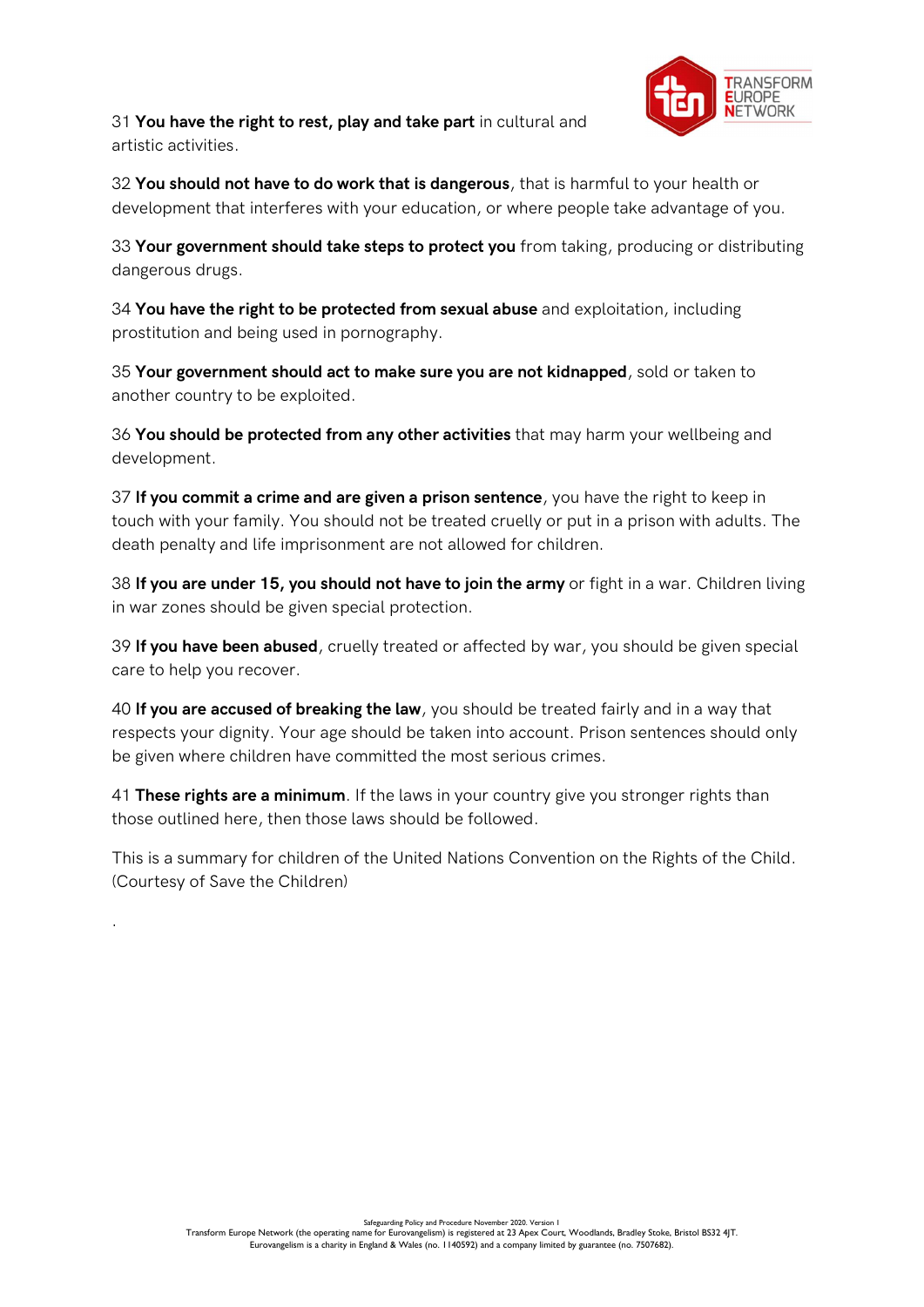

## Definitions of harm

**Physical abuse:** actual or potential physical harm perpetrated by another person, adult or child. it may involve hitting, shaking, poisoning, drowning and burning. Physical harm may also be caused when a parent or carer fabricates the symptoms of, or deliberately induces illness in a child. There may be a single or repeated incident.

Sexual abuse: forcing or enticing a child to take part in sexual activities that he or she does not fully understand and has little choice in consenting to. This may include, but is not limited to, rape, oral sex, penetration, or non-penetrative acts such as masturbation, kissing, rubbing and touching. It may also include involving children in looking at, or producing sexual images, watching sexual activities and encouraging children to behave in sexually inappropriate ways.

**Child sexual exploitation:** a form of sexual abuse that involves children being engaged in any sexual activity in exchange for money, gifts, food, accommodation, affection, status, or anything else that they or their family needs. It usually involves a child being manipulated or coerced, which may involve befriending children, gaining their trust, and subjecting them to drugs and alcohol. The abusive relationship between victim and perpetrator involves an imbalance of power where the victim's options are limited. It is a form of abuse that can be misunderstood by children and adults as consensual.

Child sexual exploitation manifests in different ways. It can involve an older perpetrator exercising financial, emotional or physical control over a young person. It can involve peers anipulating or forcing victims into sexual activity, sometimes within gangs and in gangaffected neighbourhoods. It may also involve opportunistic or organised networks of perpetrators who profit financially from trafficking young victims between different locations to engage in sexual activity with multiple men.

Neglect and negligent treatment: allowing for context, resources and circumstances, neglect and negligent treatment refers to a persistent failure to meet a child's basic physical and/or psychological needs, which is likely to result in serious impairment of a child's healthy physical, spiritual, moral and mental development. It includes the failure to properly supervise and protect children from harm and provide for nutrition, shelter and safe living/working conditions. It may also involve maternal neglect during pregnancy as a result of drug or alcohol misuse and the neglect and ill treatment of a disabled child.

Emotional abuse: persistent emotional maltreatment that impacts on a child's emotional development. Emotionally abusive acts include restriction of movement, degrading, humiliating, bullying (including cyber bullying), and threatening, scaring, discriminating, ridiculing or other non-physical forms of hostile or rejecting treatment.

Commercial exploitation: exploiting a child in work or other activities for the benefit of others and to the detriment of the child's physical or mental health, education, moral or social-emotional development. It includes, but is not limited to, child labour.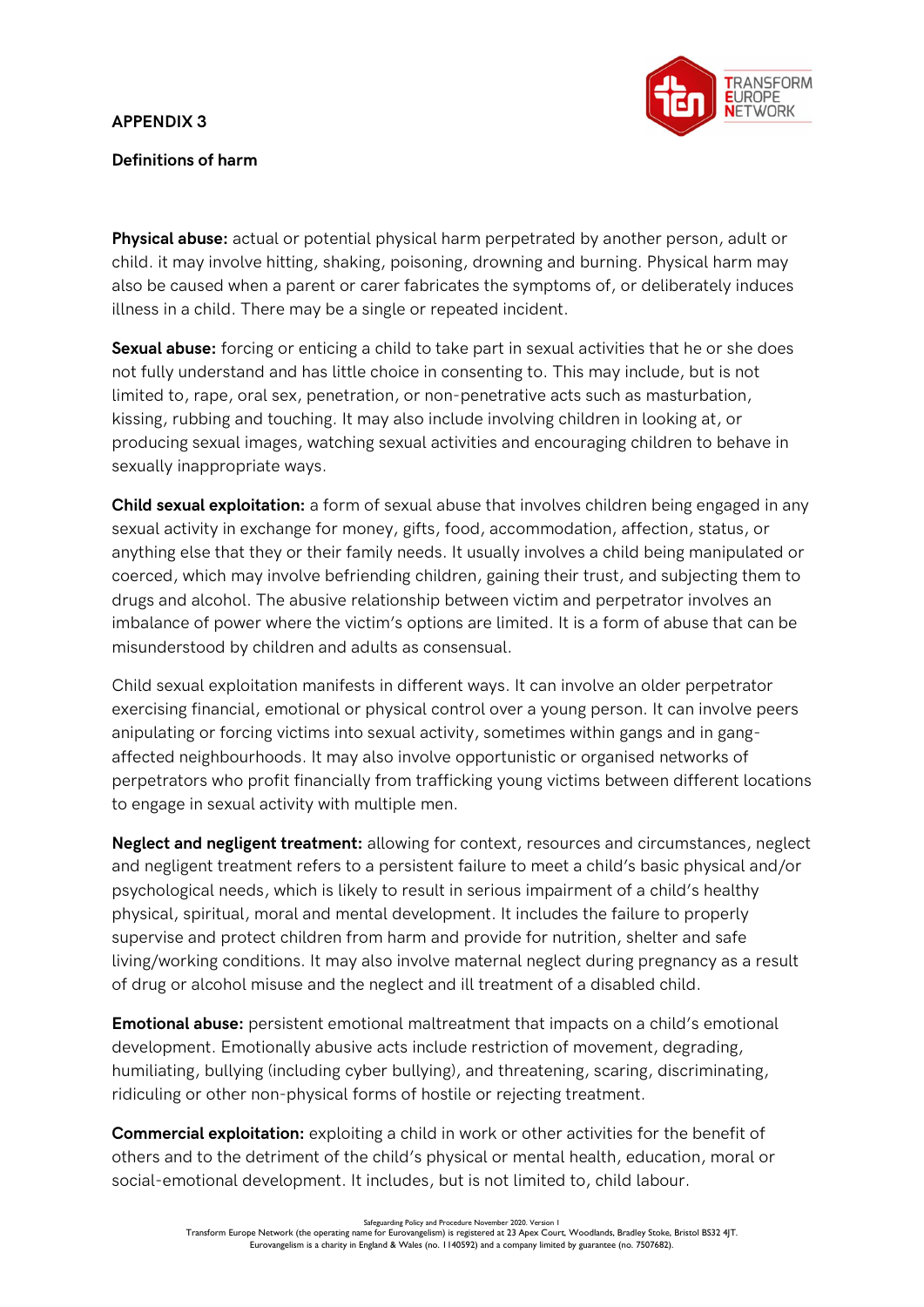Exploitation: Commercial or other exploitation of a child refers to use of the child in work or other activities for the benefit of others.

.



This includes, but is not limited to, child labour. These activities are to the detriment of the child's physical or mental health, education, or spiritual, moral or social-emotional development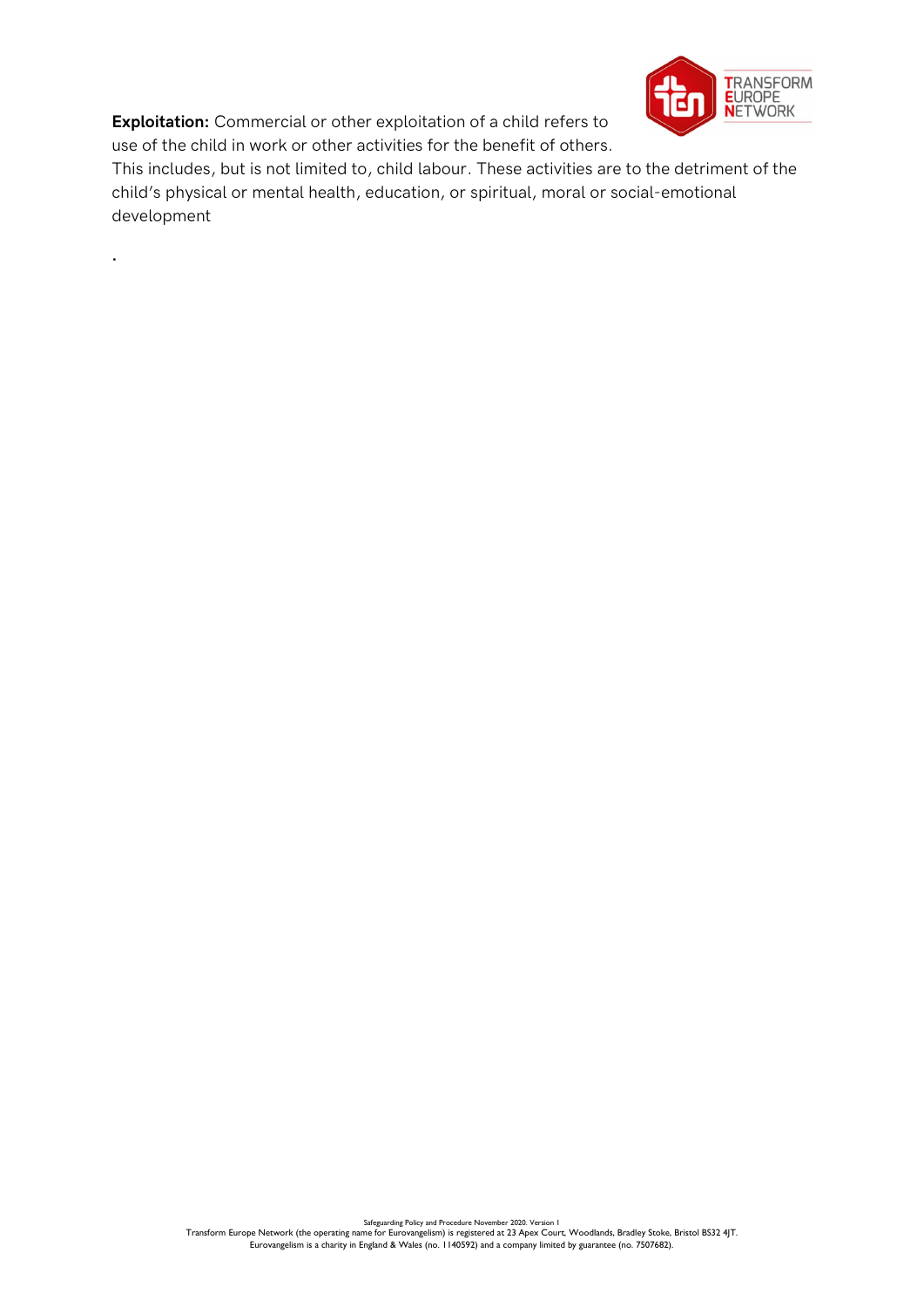

#### Recognising possible signs of abuse

The following may or may not be signs that abuse has taken place, but the possibility should be considered. Absence of such signs does not mean that a report of abuse is false.

#### Signs of Physical Abuse

•Any injuries not consistent with the explanation given for them •Injuries to the body in places not normally exposed to falls, rough games etc. •Injuries which have not received medical attention •Instances where children or adults at risk are kept away from the group inappropriately •Reluctance to change for, or participate in games or swimming •Repeated urinary infections or unexplained tummy pains •Bruises, bites, burns, fractures etc. which do not have an accidental explanation •Cuts, scratches or substance abuse

•Changes in routine

#### Signs of Emotional Abuse

•Changes or regression in mood or behaviour, particularly where a child withdraws or

becomes clinging. Also depression/aggression/extreme anxiety

- •Nervousness, frozen watchfulness
- •Obsessions or phobias
- •Sudden under-achievement or lack of concentration
- •Inappropriate relationship with peers and/or adults
- •Attention-seeking behaviour
- •Persistent tiredness
- •Running away/stealing/lying

#### Signs of Sexual Abuse

•Any allegations made by a child or at-risk adult concerning sexual abuse

•Child with excessive preoccupation with sexual matters and details knowledge of adult

sexual behaviour, or who regularly engages in age-inappropriate sexual play

- •Sexual activity through words, play or drawing
- •Child who is sexually provocative or seductive with adults
- •Inappropriate bed-sharing arrangements at home
- •Severe sleep disturbances with fears, phobias, vivid dreams or nightmares, sometimes with overt or veiled sexual connotations
- •Eating disorders anorexia, bulimia
- •Bed wetting and soiling

#### Signs of Neglect

- •Under nourishment, failure to grow and constant hunger
- •Stealing or gorging food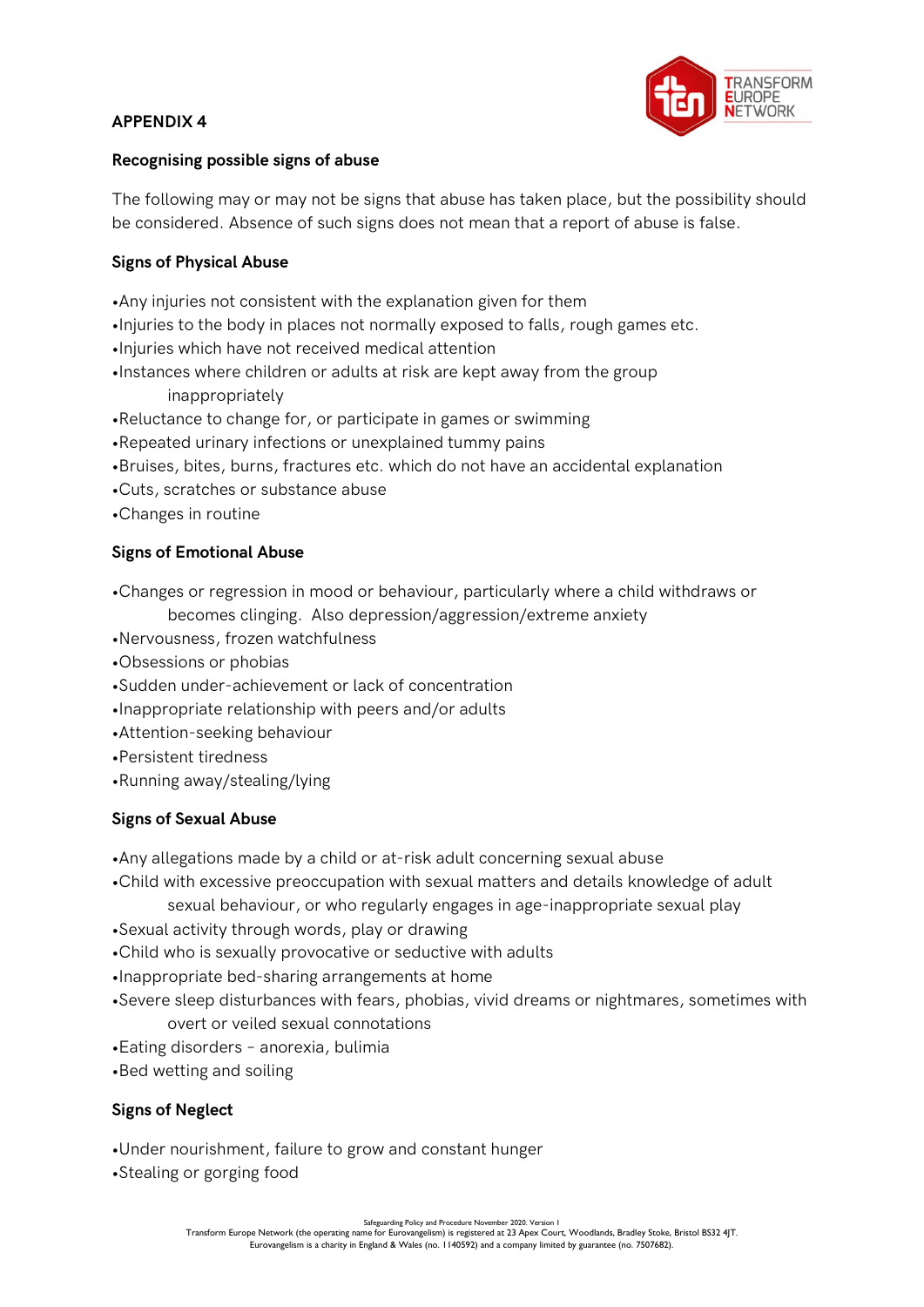•Untreated illnesses •Inadequate care



A child or at-risk adult may show signs of more than one category of abuse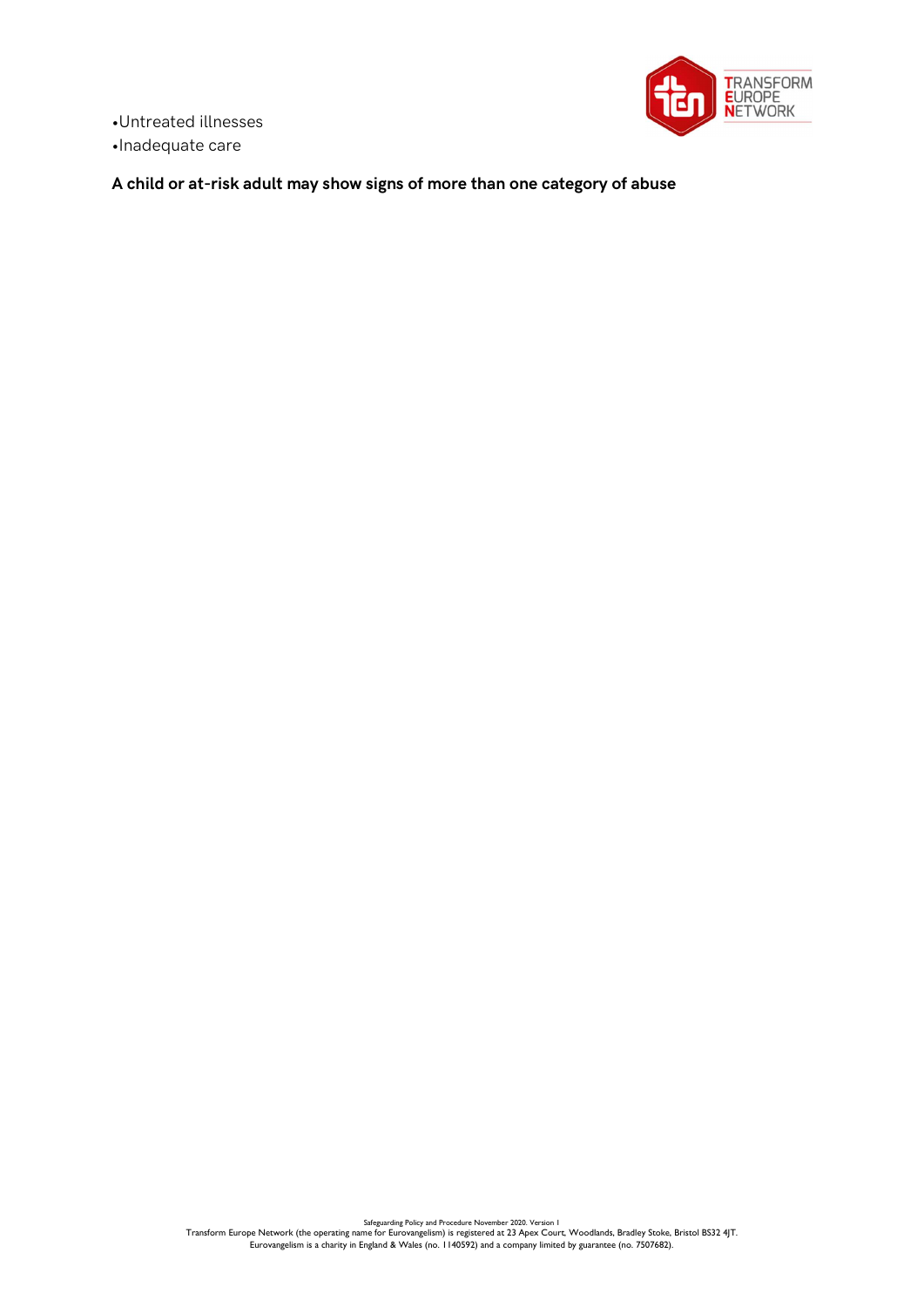

### Code of Conduct

### Be Prepared

## Do:

- •Read the Child Protection or Safeguarding Protocol of the local partner organisation before arriving on a visit
- •Ensure that you know who you should go to with any concerns
- •Make an attempt to understand local norms, particularly those around contact between children and adults
- •Discuss activity plans with the partner organisation and take their advice about where, when and how to conduct the activities in a safe manner and in a way that puts the children at ease.
- •Ensure that you take clothing that is appropriate to the local culture and respects local norms

# Interactions with Children

# Do:

- •Be aware of the power balance between adult and child and avoid actions which exploit this
- •Explain clearly what you intend to do at the start of any activity and explain exactly what you plan to do with any information shared
- •Give children the opportunity to talk at their own pace.
- •Treat all children equally without discrimination on the basis of age, gender, disability, faith, sexuality etc.
- •Ensure that children are aware of their right NOT to participate or to withdraw from the activity at any time

# Don't:

- •Encouraging close attachments with individual children your visit is temporary and you cannot maintain contact beyond the visit
- •Show favouritism or spend excessive time with one child
- •Offer gifts to individual children. If providing a gift is appropriate, it should be given to the group and with the prior agreement of the partner organisation

# Avoid being in a risky situation

Do:

•Plan and organize your work, taking in to account and minimizing potential risks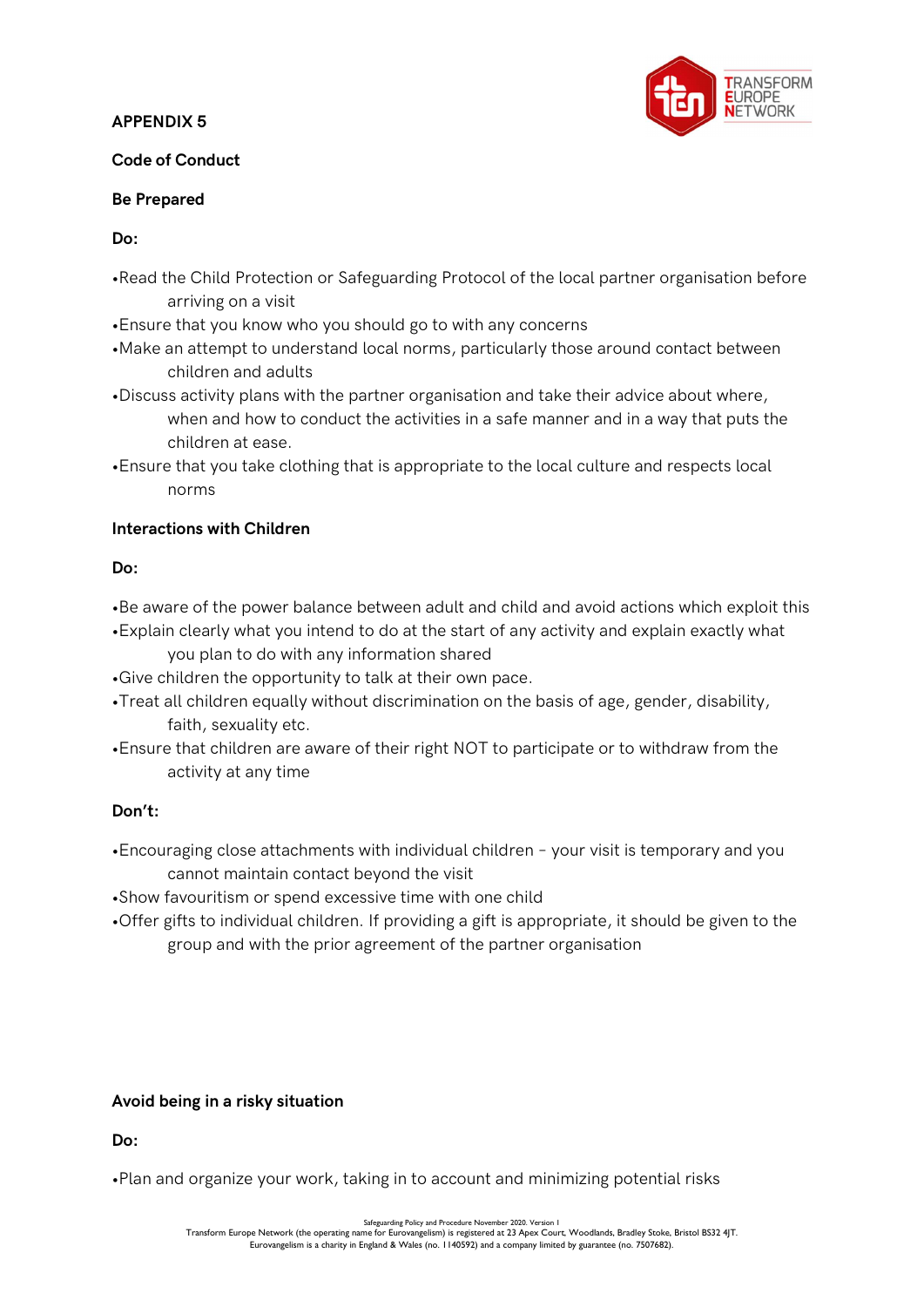

•Ensure that a second adult is present when you are with children,

especially if the children are not known to you

# Don't:

- •Condone or participate in behaviour that is illegal and/or unsafe
- •Believe "it could never happen to me"
- •Be alone with a child where no-one else can see what you are doing
- •Take a child to your home, hotel or to other private spaces

# Your Behaviour

# Do:

•Wait for the child to initiate any type of physical contact

- •If you are taking notes or recording the session, explain to the group what you are doing and how the information will be used
- •Obtain permission before taking photographs
- •Wear clothes that are appropriate and respect local norms and culture
- •Always provide an example of the good conduct which you wish others to follow

# Don't:

•Act in a way that is, or could be interpreted as, inappropriate or sexually provocative •Give assistance in aspects of personal care that a child could do for themselves (e.g. •dressing, bathing etc.)

- •NEVER hit or physically chastise a child (including using physical restraint to contain behaviour - other than to protect from danger)
- •NEVER engage in or allow sexually provocative games with children
- •NEVER act or use language which could in any way shame, humiliate or degrade a child •NEVER be involved in discrimination, prejudice or oppressive behaviour or language in

relation to any of the following: race, culture, age, gender, disability, religion, sexuality or political views.

# Personal Use of Social Networks

# Do:

•Remember that you are personally responsible for the content that you share.

Always think twice about what you post/share and what implications this will have for **TFN** 

- •If you use social networks or blogs for personal use and you have indicated in any way your place of work you must add a disclaimer stating that your opinions on this site are your own. i.e. 'My tweets are my own and not of the organisation I am connected with.'
- •Inform the Lead Safeguarding Officer or Executive Director if you observe or read uploaded content from another staff member /volunteer which breaches the safeguarding policy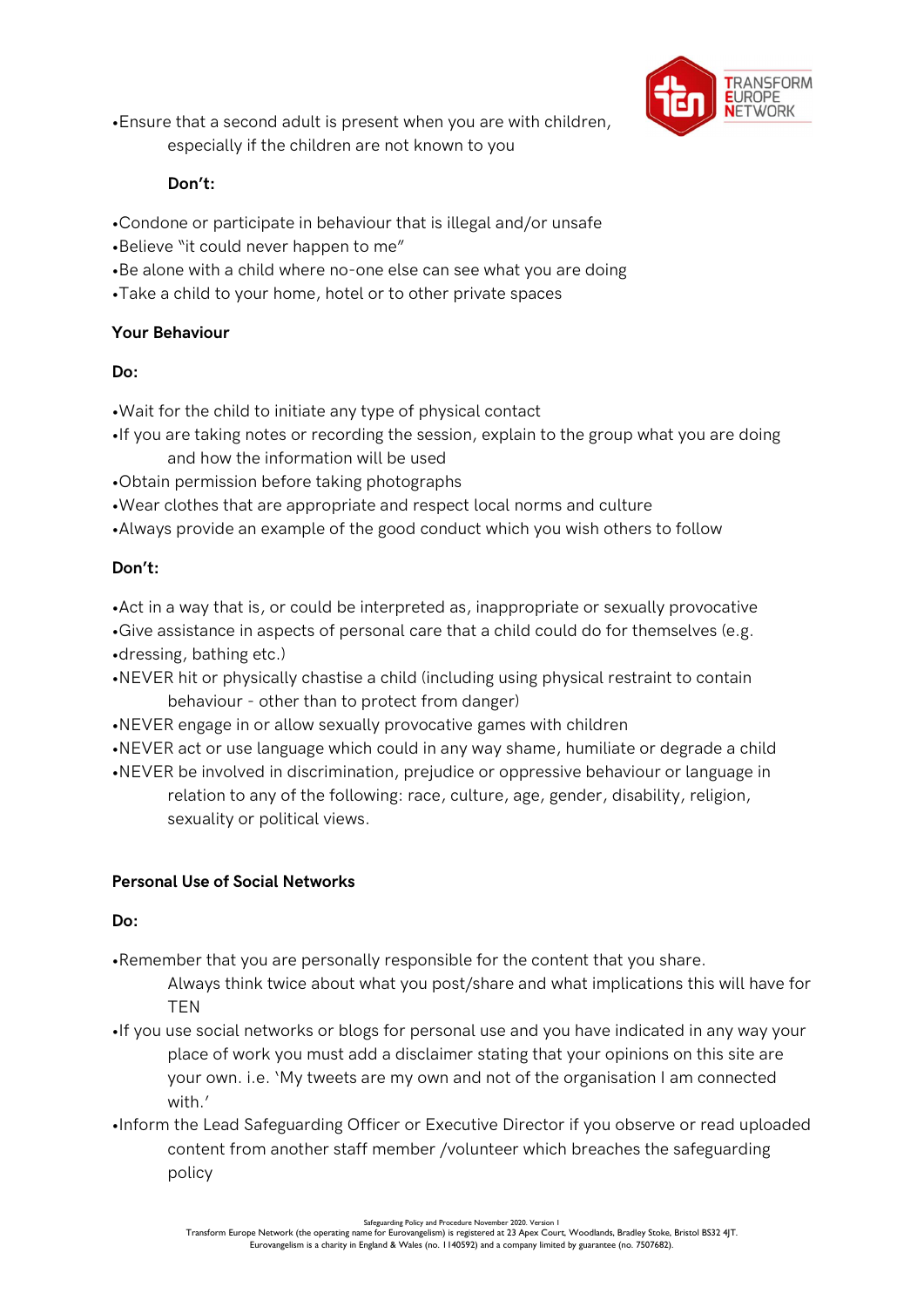Don't:



•NEVER post images or stories about beneficiaries via personal social media accounts. •NEVER upload or post any defamatory, obscene, abusive or harmful content.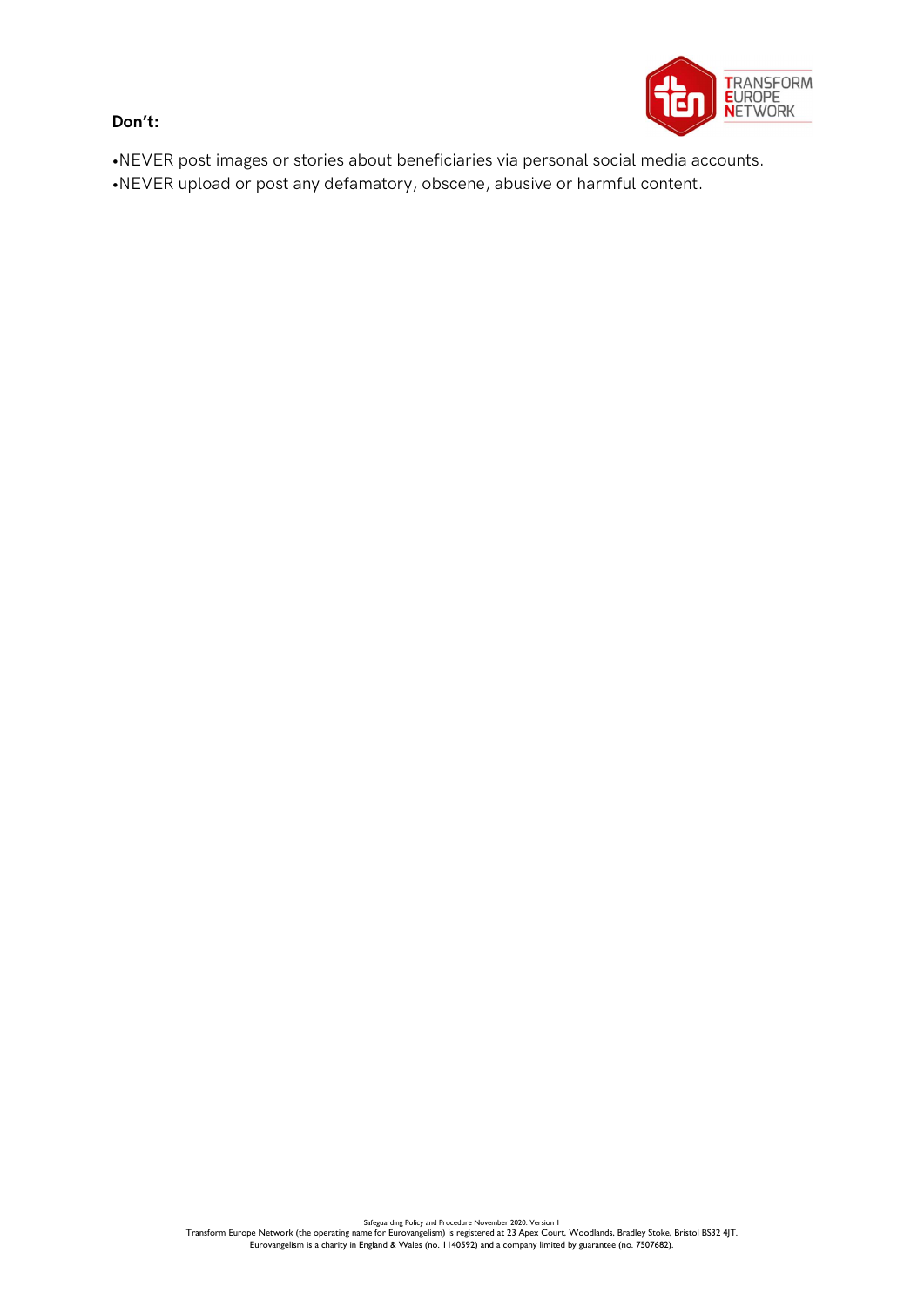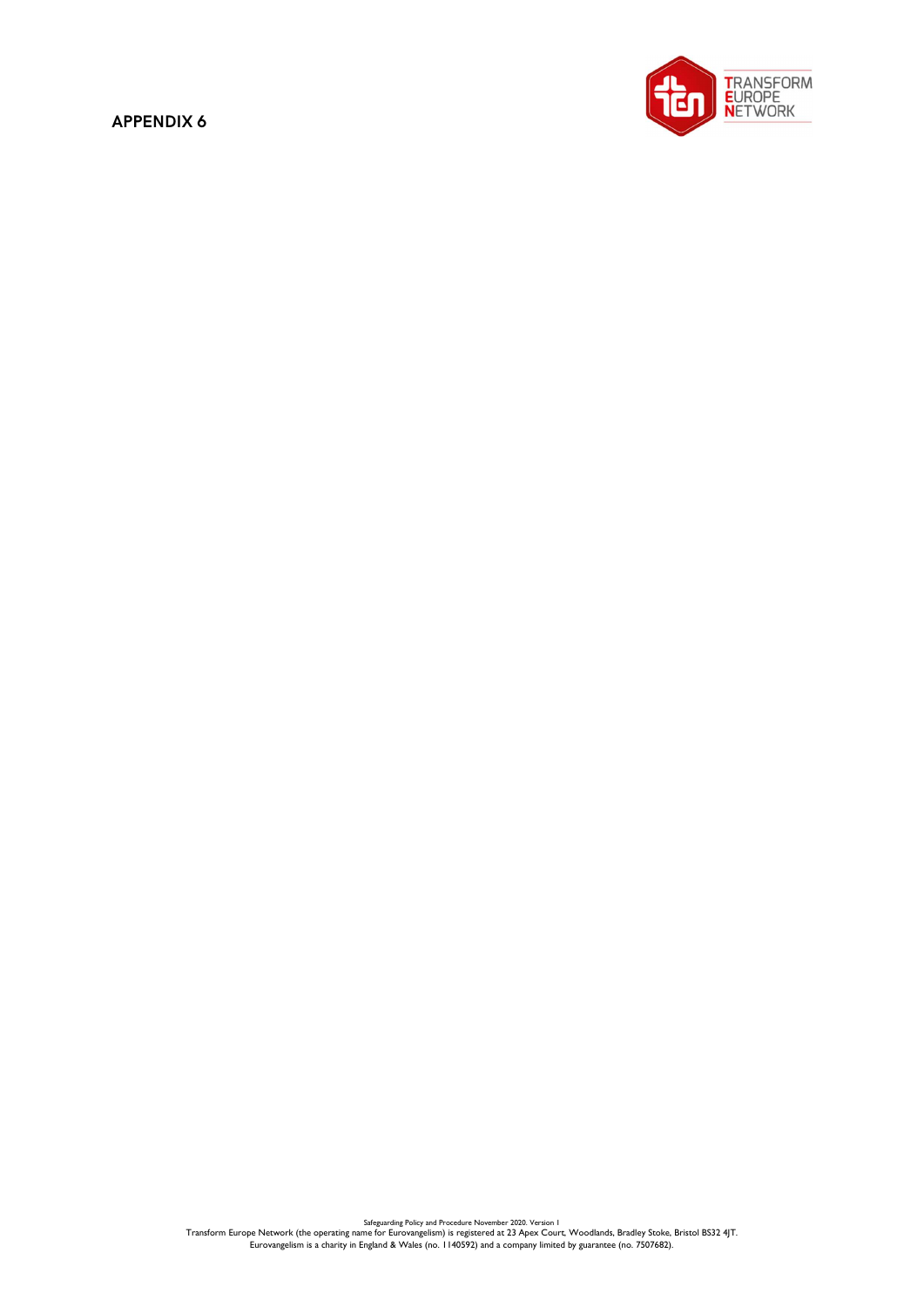

#### Please write your report relating to a safeguarding issue (disclosure or concern) in this box.

Name of person reporting:

Date of report:

REPORT: